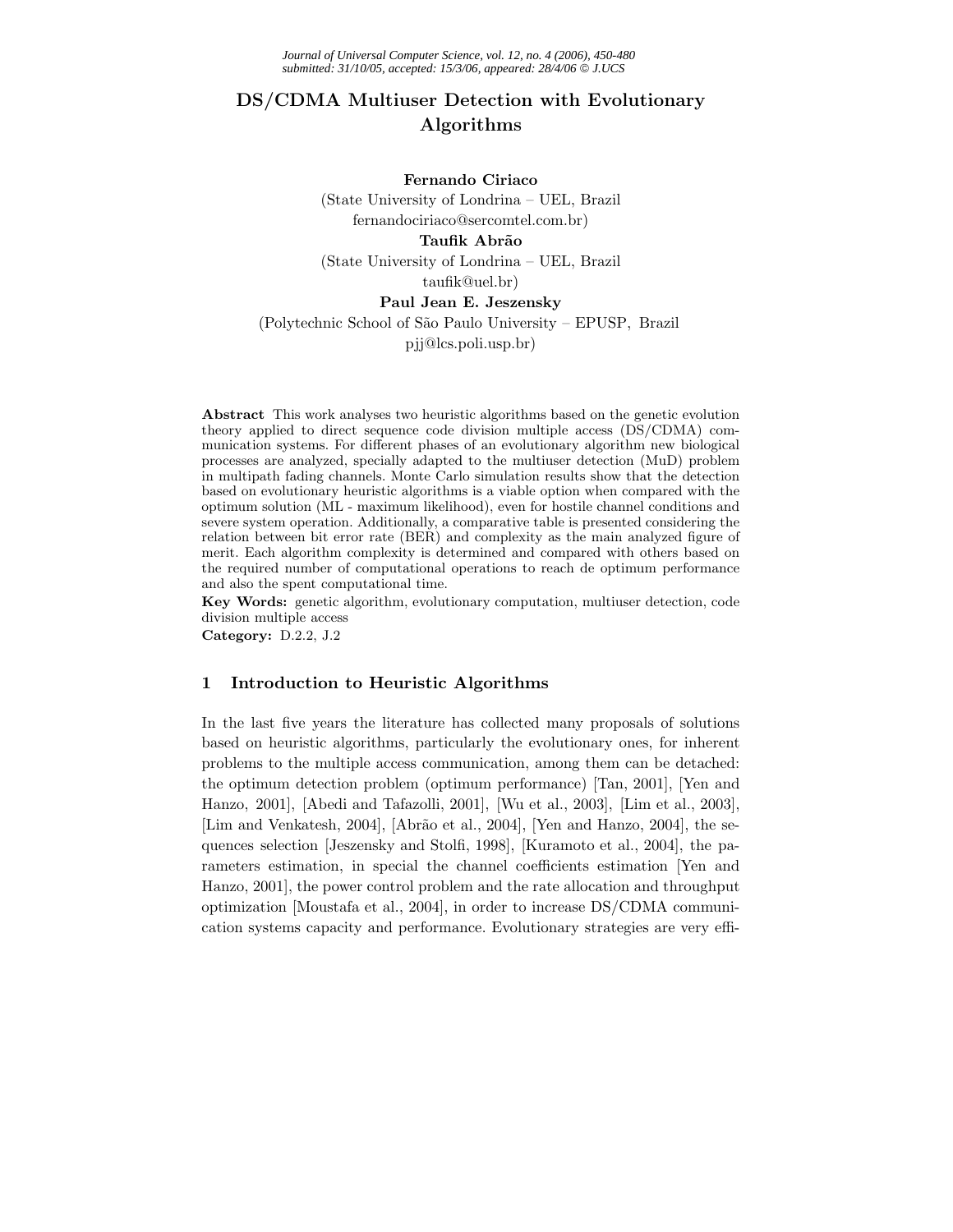cient in attaining near-optimum solutions and significantly faster than conventional point-by-point exhaustive search techniques, especially in large solution spaces.

### **1.1 The MuD Problem**

In a DS/CDMA system the signal is received and detected by a matched filters bank (MFB), which constitutes the conventional detector, Figure 1. This type of receiver is unable to recover the signal in an optimum sense, independently if the channel is additive white Gaussian noise (AWGN), flat or frequency selective, because the DS/CDMA signal is affected by multiple access interference (MAI) and by the near-far ratio (NFR), resulting in a capacity well beyond the channel capacity. One of the manners to reduce these effects in order to increase capacity is to use all signals information from all other users in the detection process of the desired user. This strategy is known as MuD [Verdú, 1986], [Verdú, 1998].

In the last two decades, a great variety of multiuser detectors were proposed in the literature with the intention of performance improving compared to the conventional detection. The best possible performance is obtained with the optimum detector, however with a high computational complexity.

The optimum multiuser detector (OMuD) [Verdú, 1986], [Verdú, 1998] consists of a bank of matched filters followed by a maximum likelihood sequence estimator, MLSE. The MLSE detector generates a maximum likelihood sequence **b** in relation to the transmitted sequence. The vector **b** is estimated in order to maximize the sequence transmission probability given that  $r(t)$  was received, where  $r(t)$  is extended for all message and considering all transmitted messages with the same transmission probability. The OMuD has a computational complexity that is exponentially crescent with the number of users. Hence, the OMuD is impractical to implement. Thereby, more research is necessary in order to obtain sub-optimum multiuser detectors with high performance and low complexity. Some alternatives to OMuD include the classic linear multiuser detectors, as Decorrelator [Verdú, 1986], and MMSE [Poor and S.Verdú, 1997], and the classic non-linear multiuser detectors, as Interference Cancellation (IC) [P.Patel and Holtzman, 1994] and Zero-Forcing Decision Feedback [Duel-Hallen, 1995], and also the MuD based on Classic heuristics [Tan, 2001], Stochastic [Lim et al., 2003] and Analog [Lim and Venkatesh, 2004], [Abrão et al., 2004], [Yen and Hanzo, 2004].

In this work sub-optimum heuristic evolutionary solutions will be analyzed for the MuD problem, evidencing the advantage of these solutions in contrast to the OMuD solution. For most of the practical cases of engineering interest, MuD based on heuristic techniques result in almost optimum performance, i.e., very close to the performance reached by the OMuD, however with the advantage of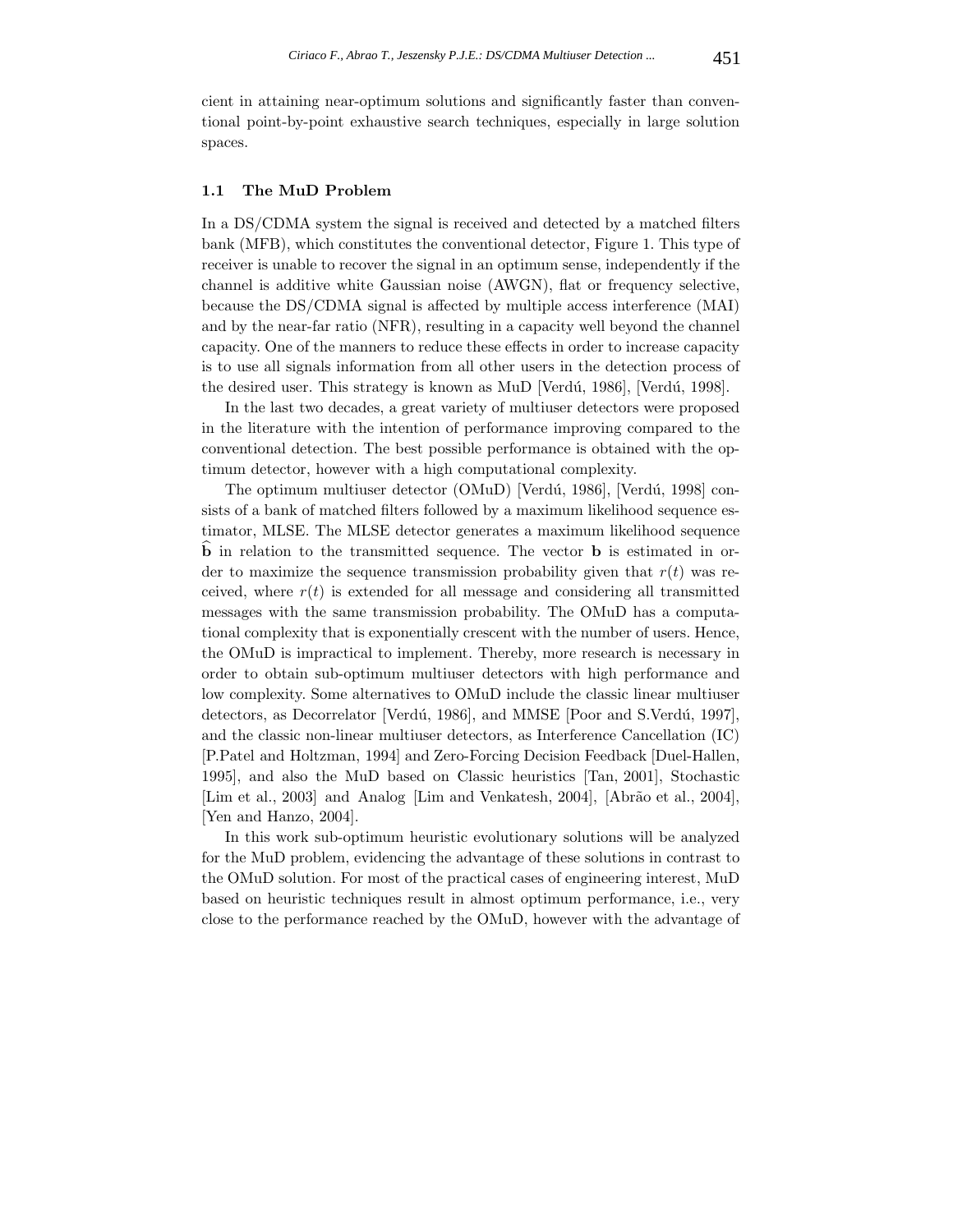smaller computational cost and a smaller detection time, an attractive tradeoff between convergence speed and complexity.

In the literature in spite of existence of several works using approximative procedures for the sub-optimum MuD, most of investigations are restricted to very simple channels for most of the communication systems, e.g., AWGN synchronous channels [Wu et al., 2003]. For instance, very few works analyze the detection problem in frequency selective channels [Abedi and Tafazolli, 2001], [Yen and Hanzo, 2004].

The first GA-based multiuser detector (GA-MuD) was proposed by Juntti *et al.* [Juntti et al., 1997], where the analysis was based on a synchronous CDMA system communicating over an AWGN channel. It was found that good initial guesses of the possible solutions are needed for the GA in order to obtain a high performance. However, by incorporating an element of local search prior to the GA-MuD, in [Yen and Hanzo, 2000] was showed that the performance of the GA-MuD approaches the single-user bound performance with a significantly lower computational complexity than that of the OMuD. Recently, the Evolutionary Programming (EP) algorithm was used for the first time for the MuD problem (EP-MuD) over AWGN synchronous channel [Lim et al., 2003]. Next, Abr˜ao *et* al. [Abrão et al., 2004] suggest a modified version for the EP-MuD algorithm including cloning and adaptive mutation procedures for the same MuD problem.

In [Yen and Hanzo, 2004] Yen *et al.* extend the results of [Yen and Hanzo, 2001] to an asynchronous DS/CDMA system transmitting over 2-path Rayleigh fading channels with equal energy paths based on GA-MuD. For detector complexity reduction and to concomitantly decrease the detection time, the authors applied the observed window truncation technique such that it encompasses at most one complete symbol interval of all users in any detection window. Then, both the "edge" bits as well as the desired bits within the truncated observation window bits are tentatively estimated using GA strategy.

Differently of [Yen and Hanzo, 2004], this work uses one-shot evolutionary MuD over all bits from all users in the same frame, considering multipath exponential power-delay profile channels. Two evolutionary algorithms were analyzed, GA-MuD and EP-MuD with a multipath diversity smaller or equal to the number of multipaths. Additionally, the Maximal Rate Combining (MRC) was used in order to find the initial candidate bits.

The remainder of this work is organized as follows. Section 2 describes the DS/CDMA mathematical model over multipath Rayleigh channel and also the MuD problem to be optimized. Next in 3 the two algorithms pseudo-codes, based on the theory of genetic evolution and used for the MuD problem, are described and characterized. From numerical results, section 4 compares the algorithms efficiency for signals detection and different system conditions. The evolutionary algorithms efficiency is expressed in a performance term, considering BER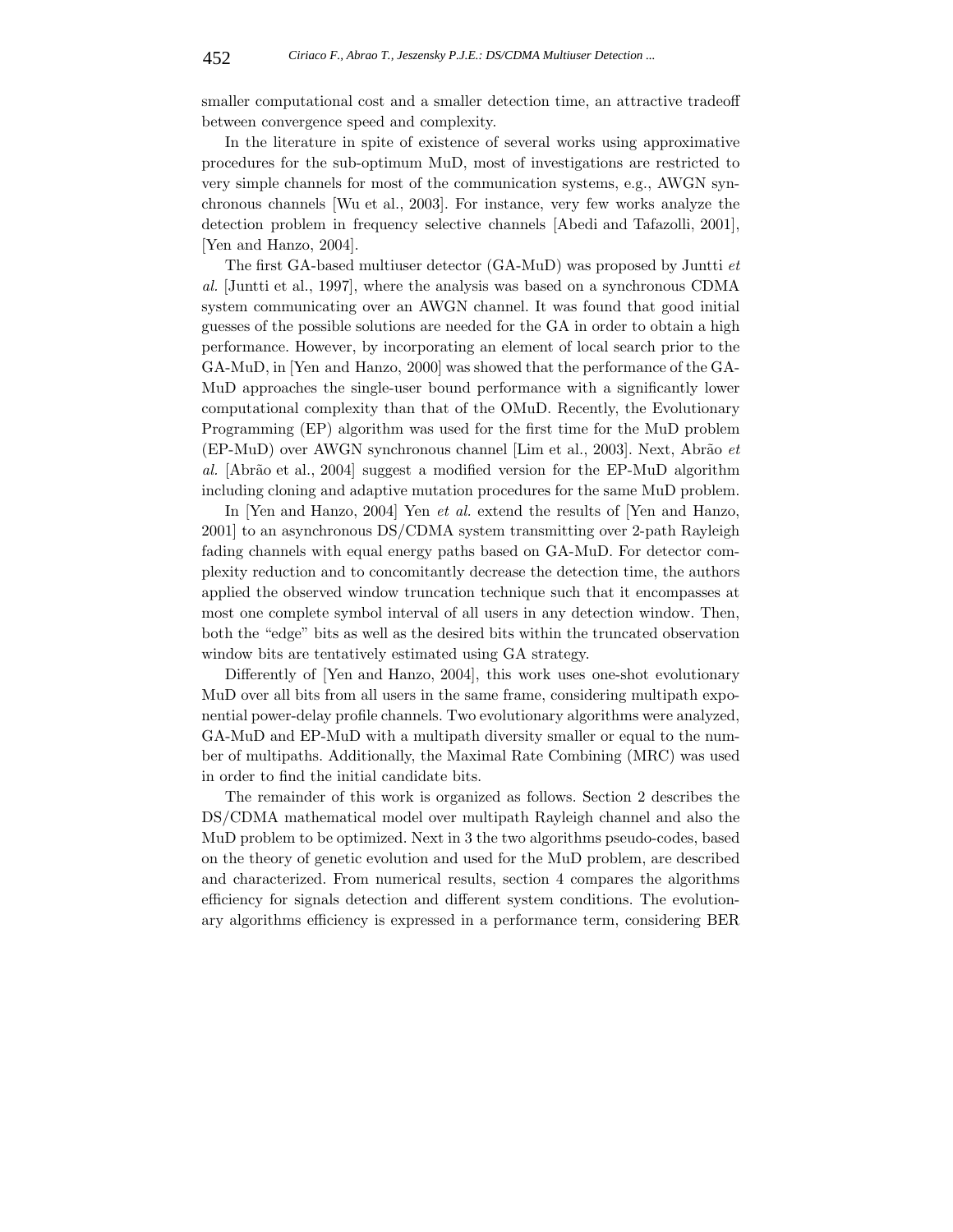*versus* computational complexity. The computational complexity is expressed as the number of operations as well as computational time to reach the OMuD performance (or very close to it). Section 5 shows the general expressions for algorithms computational complexity, with the number of operations and computational time for each detector as a function of specific parameters. Finally section 6 synthesizes the main conclusions of this work.

## **2 System Model**

In a DS/CDMA system with binary phase-shift keying modulation (BPSK) shared by K asynchronous users, as illustrated in Figure 1, the  $k$ -th user transmitted signal is given by:

$$
x_k(t) = \sqrt{2P_k} \sum_i b_k^{(i)} s_k(t - iT_b) \cos(\omega_c t)
$$
 (1)

where  $P_k = A_k^2/2$  represents the k-th user' transmitted power;  $b_k^{(i)}$  is the *i*-th BPSK symbol with period  $T_b$ ;  $\omega_c$  is the carrier frequency;  $s_k(t)$  corresponds to the spreading sequence defined in the interval  $[0, T_b)$  and zero outside:

$$
s_k(t) = \sum_{n=0}^{N-1} p(t - nT_c) \underline{s}_{k,n}
$$
 (2)

where  $s_{k,n} \in \{-1,1\}$  is the *n*-th chip of the sequence with length N used by the k-th user;  $\hat{T_c}$  is the chip period and the spread spectrum processing gain,  $\frac{T_b}{T_c}$ , is equal to N (short codes); the pulse shaping  $p(t)$  is assumed rectangular with unitary amplitude in the interval  $[0; T_c)$  and zero outside.

Assuming a frame with I bits for each user, propagating over  $L$  independent slow Rayleigh fading paths, the baseband received signal<sup>1</sup> in the base station is

$$
r(t) = \sum_{i=0}^{I-1} \sum_{k=1}^{K} \sum_{\ell=1}^{L} A_k b_k^{(i)} s_k (t - \tau_{k,\ell}) * h_k^{(i)}(t) + \eta(t)
$$
(3)

where K is the number of active users,  $t \in [0, T_b]$ , the amplitude  $A_k$  is assumed as constant for all I transmitted bits,  $b_k \in \{-1, +1\}$  is the transmitted information bit,  $s_k$  is a copy of the signature sequence assigned to the k-th user, with  $\tau_{k,\ell}$ representing the random delay associated to the  $k$ -th user; this random delay takes into account the asynchronous nature of the transmission,  $d_k$ , as well as the propagation delay,  $\Delta_{k,\ell}$  for k-th user,  $\ell$ -th path, resulting in  $\tau_{k,\ell} = \Delta_{k,\ell} + d_k$ ;  $\eta(t)$  represents the AWGN with bilateral power density equal to  $N_0/2$  and the complex low-pass impulse response of the channel for the  $k$ -th user over the  $i$ -th bit interval can be written as:

$$
h_k^{(i)}(t) = \sum_{\ell=1}^L c_{k,\ell}^{(i)} \delta(t - \Delta_{k,\ell}) = \sum_{\ell=1}^L \beta_{k,\ell}^{(i)} e^{j\phi_{k,\ell}^{(i)}} \delta(t - \Delta_{k,\ell})
$$
(4)

<sup>&</sup>lt;sup>1</sup> Assuming ideal low-pass filtering.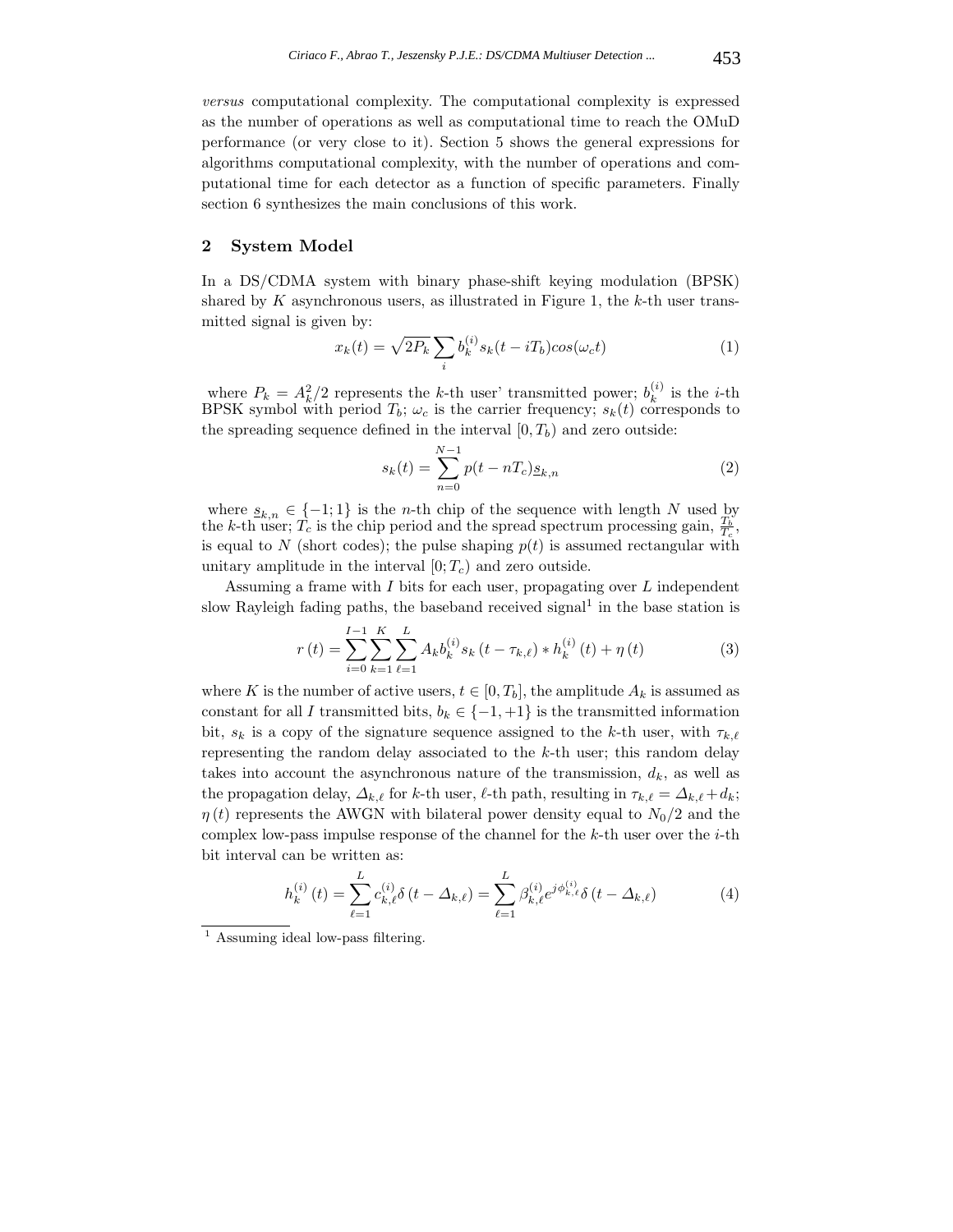where  $c_{k,\ell}$  is the complex channel coefficient for the k-th user,  $\ell$ -th path; it is assumed that the  $c_{k,\ell}$  phase has a uniform distribution over  $\phi_{k,\ell} \in [0, 2\pi)$  and the channel coefficient's amplitude  $\beta_{k,\ell}$  represents the small scale-fading envelope following a Rayleigh distribution with probability density function (PDF):

$$
f(\beta) = \frac{2\beta}{\varsigma}e^{-\frac{\beta^2}{\varsigma}}\tag{5}
$$

where  $\beta$  is the coefficient's module and  $\zeta$  the multipath's component average power  $\varsigma = E\left[\beta^2\right]$ . Additionally, it is assumed that the channel gain is normalized for all users:

$$
E\left[\sum_{\ell=1}^{L} |c_{k,\ell}|^2\right] = 1, \text{ for } k = 1, 2, \dots, K
$$
 (6)



Figure 1: Baseband DS/CDMA Block Diagram, detaching the asynchronous transmission and the conventional receiver for frequency selective channels, used for initial estimates of the heuristic algorithms (GA and EP).

Using vectorial notation, equation (3) can be stated as:

$$
r(t) = \sum_{i=0}^{I-1} \mathbf{s}^{T}(t - iT_b)\mathbf{a} \mathbf{c}^{(i)} \mathbf{b}^{(i)} + \eta(t)
$$
\n
$$
(7)
$$

where: **s**(t) = [s<sub>1</sub>(t- $\tau_{1,1}$ ), s<sub>1</sub>(t- $\tau_{1,2}$ ),...,s<sub>1</sub>(t- $\tau_{1,L}$ ),...,s<sub>k</sub>(t- $\tau_{k,\ell}$ ),...,s<sub>K</sub>(t- $\tau_{K,L}$ ]<sup>T</sup> is the users signature sequence vector, the diagonal matrix for the average received users' amplitude including the path losses and shadowing effects is  $\mathbf{a} = \text{diag}\left[\sqrt{P_1'}\mathbf{I}, \sqrt{P_2'}\mathbf{I}, \dots, \sqrt{P_K'}\mathbf{I}\right]$ , where  $\mathbf{I}_{L \times L}$  is the identity matrix with dimension L;  $\mathbf{c}^{(i)} = \text{diag}\left[c_{1,1}^{(i)}, \ldots, c_{1,L}^{(i)}, c_{2,1}^{(i)}, \ldots, c_{2,L}^{(i)}, \ldots, c_{K,L}^{(i)}\right]$  is the diagonal channel gain matrix, and the data vector is given by  $\mathbf{b}^{(i)} = \left[ \mathbf{b}_1^{(i)}, \mathbf{b}_2^{(i)}, \ldots, \mathbf{b}_K^{(i)} \right]^T$ with  $\mathbf{b}_k^{(i)}$  representing the  $1 \times L$  k-th user bit vector. For simplicity and without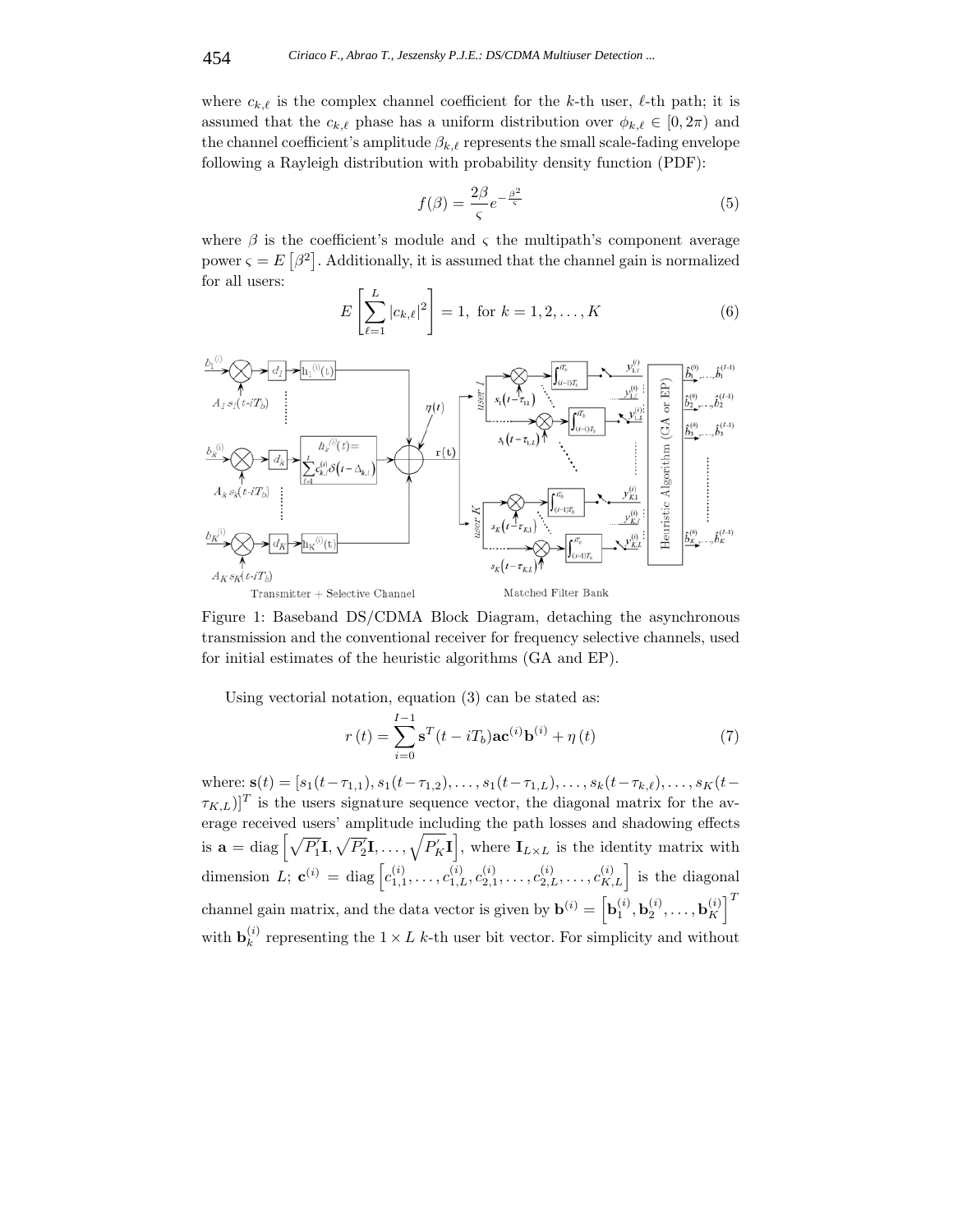loss of generality, it was assumed an ordering of the random delays, such that  $0 \leq \tau_{1,1} \leq \tau_{1,2} \leq \cdots \tau_{1,L} \leq \tau_{2,1} \leq \cdots \leq \tau_{K,L} < T_b$ . For multipath fading channels, the conventional receiver (Rake) consists of a bank of KL filters matched to the users signature sequence. The matched filter outputs with coherent reception for the k-th user corresponding to the  $\ell$ -th multipath component (finger) sampled at the end of the *i*-th bit interval can be expressed as

$$
y_{k,\ell}^{(i)} = \int_{-\infty}^{+\infty} r(t) s_k(t - iT_b - \tau_{k,\ell}) dt = \sqrt{P'_k} T_b \beta_{k,\ell}^{(i)} b_k^{(i)} + S I_{k,\ell}^{(i)} + I_{k,\ell}^{(i)} + n_{k,\ell}^{(i)} \tag{8}
$$

where the first term corresponds to the desired signal, the second to the autointerference, the third to the MAI over the  $\ell$ -th multipath component of  $k$ -th user and the last to the filtered AWGN.

The output of the matched filter bank at the  $i$ -th symbol interval can be written using vector notation as:

$$
\mathbf{y}^{(i)} = \begin{bmatrix} y_{1,1}^{(i)}, y_{1,2}^{(i)}, \dots, y_{1,L}^{(i)}, y_{2,1}^{(i)}, \dots, y_{2,L}^{(i)}, \dots, y_{K,L}^{(i)} \end{bmatrix}^T
$$
  
=  $\mathbf{R}^T$  [1]  $\mathbf{a} \mathbf{c}^{(i+1)} \mathbf{b}^{(i+1)} + \mathbf{R}$  [0]  $\mathbf{a} \mathbf{c}^{(i)} \mathbf{b}^{(i)} + \mathbf{R}$  [1]  $\mathbf{a} \mathbf{c}^{(i-1)} \mathbf{b}^{(i-1)} + \mathbf{n}^{(i)}$  (9)

where the matrices **R** [0] and **R** [1] with  $LK \times LK$  dimension are defined by the elements:

$$
R_{jk}[0] = \begin{cases} 1, & \text{if } j = k \\ \mathcal{R}_{jk}(\tau_{jk}, 0), & \text{if } j < k \\ \mathcal{R}_{kj}(\tau_{jk}, 0), & \text{if } j > k \end{cases} \text{ and } R_{jk}[1] = \begin{cases} 0, & \text{if } j \ge k \\ \mathcal{R}_{kj}(\tau_{jk}, 0), & \text{if } j < k \end{cases}
$$
(10)

with the partial cross-correlation elements  $\mathcal{R}_{jk}$  given by:

$$
\mathcal{R}_{j,k}(\tau,i) = \int_0^{T_b} s_j(t)s_k(t+iT_b+\tau)dt, \quad \text{with} \quad i=0;
$$
\n(11)

and the filtered noise vector  $\mathbf{n}^{(i)}$  has autocorrelation matrix

$$
\mathbf{E}\left[\mathbf{n}^{(i)}\mathbf{n}^{(j)^{T}}\right] = \begin{cases} 0.5N_{0}\mathbf{R}^{T}\left[1\right], \text{ if } j = i+1; \\ 0.5N_{0}\mathbf{R}\left[0\right], \text{ if } j = i; \\ 0.5N_{0}\mathbf{R}\left[1\right], \text{ if } j = i-1; \\ \mathbf{0}, \text{ otherwise.} \end{cases}
$$
(12)

The conventional detector for frequency selective channels consists in combining the available MFB outputs of each user (fingers) in a coherent way and weighting it by each channel gain [Proakis, 1989]. The MRC combines the D correlators' output signals, followed by an abrupt decision circuit:

$$
z_k^{(i)} = \sum_{\ell=1}^{D} \text{Re}\left\{ y_{k,\ell}^{(i)}(s)\hat{\beta}_{k,\ell}^{(i)} \right\} \tag{13}
$$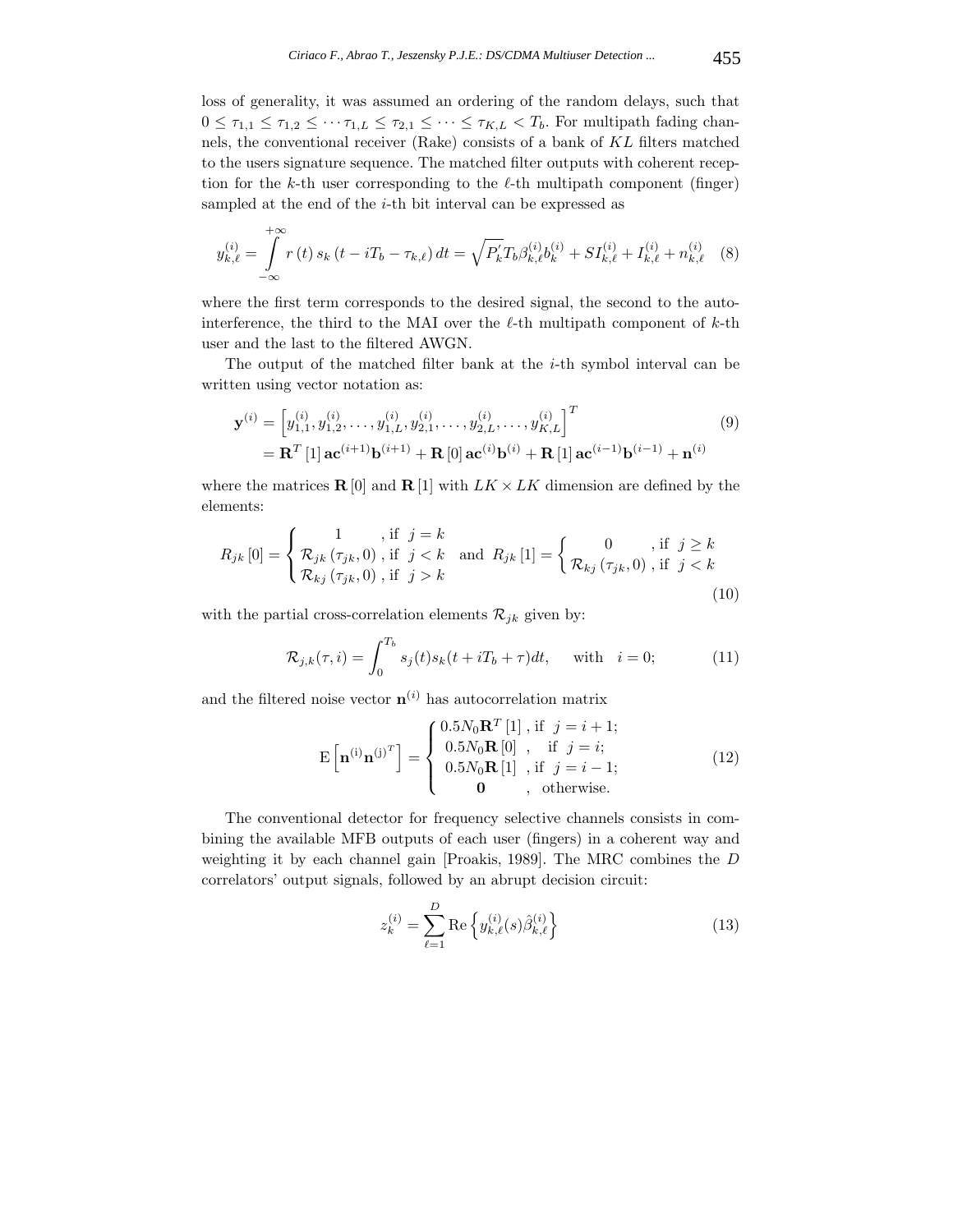$$
\hat{b}_k^{(i)} = sign\left(z_k^{(i)}\right) \tag{14}
$$

where  $D \leq L$  represents the number of correlators in the receiver for each user, also named Rake diversity, which in a real system needs the estimation of the following parameters for all users: channel coefficients,  $\hat{\beta}$ , power,  $\hat{P}'$ , delay,  $\hat{\tau}$ , (and therefore correlations,  $\hat{\mathcal{R}}$ ), and phase,  $\hat{\phi}$ . The Rake receiver performance will be degraded when the number of users increases (increasing the MAI) and/or when the power of interference increases (near-far effect).

One possible solution is to adopt joint decision using multiuser strategies. The best one from this class is the maximum likelihood sequence detector. Jointly optimum decisions are obtained by the OMuD that selects the most likely sequence of transmitted bits given the observations at receiver. Note that for any joint decision strategy made on the  $i$ -th bits of the  $K$  users has to take into account at least the decisions on either the  $(i - 1)$ -th bit or the  $(i + 1)$ -th of the each user. For the joint decision of all bits from all users it is adopted the one-shot approach in asynchronous channels [Verd´u, 1998]. In this context the K-user, L-paths, I-frame and asynchronous channel scenario can be viewed as a KLI-user synchronous channel scenario, and them the KLI-user vector  $\beta$  can be written as:

$$
\mathcal{B} = \left[ \mathbf{b}^{(0)^T}, \mathbf{b}^{(1)^T}, \mathbf{b}^{(2)^T}, \dots, \mathbf{b}^{(I-1)^T} \right]^T
$$
 (15)

The objective is to compute the KLI-vector  $\beta$  that maximizes [Verdú, 1998]

$$
g\{y(t), t \in [0, (I-1)T_b] \,|\, \mathcal{B}\} = \exp\left(-\int_0^{(I-1)T_b} \left[y(t) - S(\mathcal{B})\right]^2 dt\right) \tag{16}
$$

where:

$$
S\left(\mathcal{B}\right) = \sum_{i=0}^{I-1} \sum_{k=1}^{K} \sum_{\ell=1}^{L} \sqrt{P_k'} b_k^{(i)} s_k \left(t - \tau_{k,\ell}\right) \tag{17}
$$

Based on the matched filter observations, vector  $\mathbf{y}^{(i)}$  in (9), the maximization of (16) is equivalent to select the vector  $\beta$  that maximizes the so-called loglikelihood function (LLF) [Verdú, 1998]

$$
\Omega\left(\mathcal{B}\right) = 2\mathrm{Re}\left\{\mathcal{B}^{T}\mathcal{C}^{H}\mathcal{A}\mathcal{Y}\right\} - \mathcal{B}^{T}\mathcal{C}\mathcal{A}\mathbf{R}\mathcal{A}\mathcal{C}^{H}\mathcal{B}
$$
\n(18)

where the coefficients and amplitudes diagonal matrices, with dimension  $KLI$ , are defined by  $C = \text{diag} [\mathbf{c}^{(0)}, \mathbf{c}^{(1)}, \mathbf{c}^{(2)}, \dots, \mathbf{c}^{(I-1)}]$  and  $\mathcal{A} = \text{diag} [\mathbf{a}, \mathbf{a}, \mathbf{a}, \dots, \mathbf{a}],$ respectively,  $\mathcal{Y} = \left[ \mathbf{y}^{(0)^T}, \mathbf{y}^{(1)^T}, \mathbf{y}^{(2)^T}, \dots, \mathbf{y}^{(I-1)^T} \right]^T$ , the transposed hermitian operator is  $(\cdot)^H = [(\cdot)^*]^T$  and the block-tridiagonal, block-Toeplitz cross correlation matrix  $\mathbf{R}$ , with the same dimension, can be defined as [Verdú, 1998]: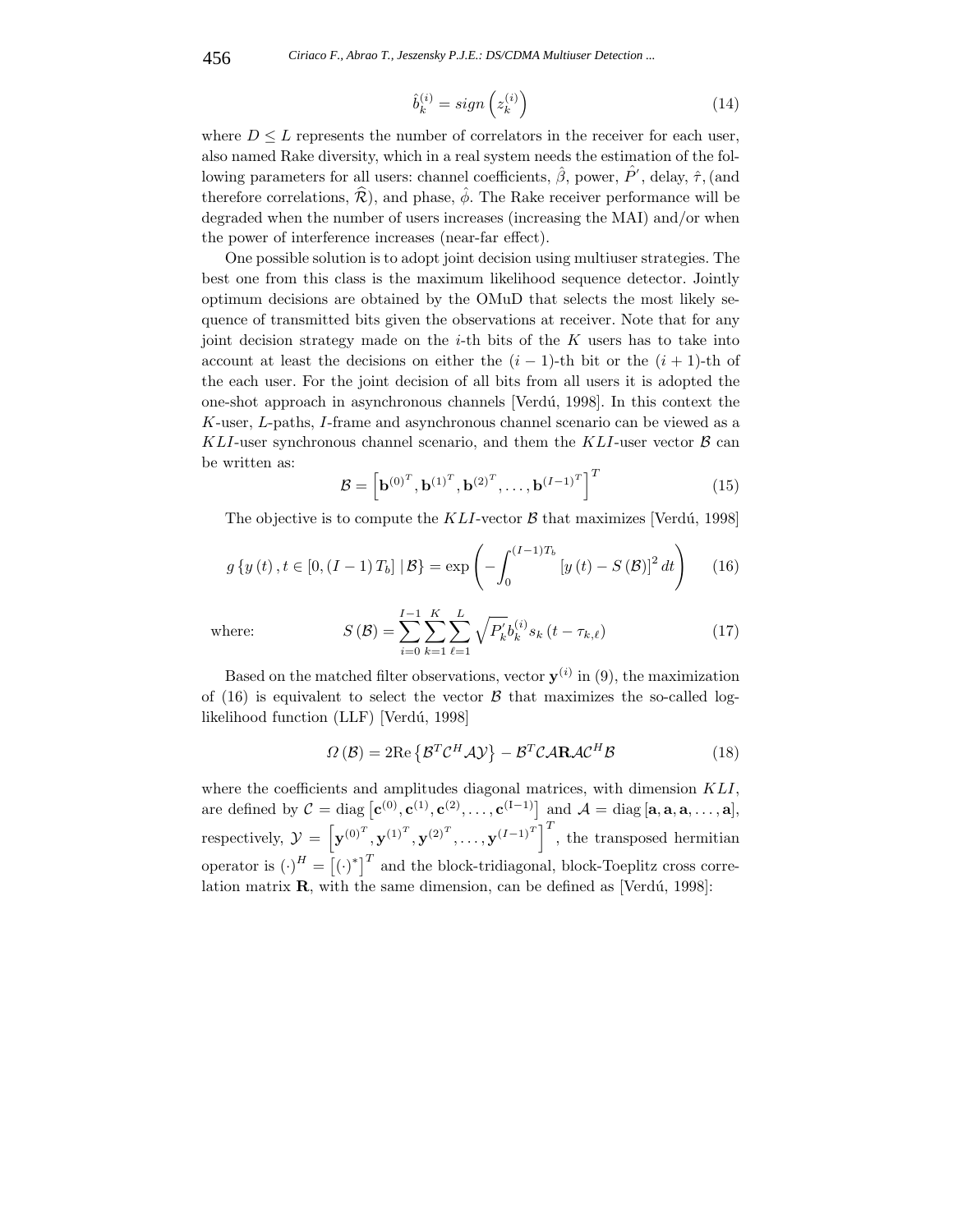$$
\mathbf{R} = \begin{bmatrix} \mathbf{R}[0] & \mathbf{R}^T[1] & \mathbf{0} & \cdots & \mathbf{0} & \mathbf{0} \\ \mathbf{R}[1] & \mathbf{R}[0] & \mathbf{R}^T[1] & \cdots & \mathbf{0} & \mathbf{0} \\ \mathbf{0} & \mathbf{R}[1] & \mathbf{R}[0] & \cdots & \mathbf{0} & \mathbf{0} \\ \cdots & \cdots & \cdots & \ddots & \cdots & \cdots \\ \mathbf{0} & \mathbf{0} & \mathbf{0} & \cdots & \mathbf{R}[1] & \mathbf{R}[0] \end{bmatrix}
$$
(19)

Therefore, the complete frame with the estimated transmitted bits for all of K users can be obtained with the optimization of  $(18)$ , resulting:

$$
\widehat{\mathbf{b}} = \arg \left\{ \max_{\mathcal{B} \in \{+1, -1\}^{IK}} \left[ \Omega \left( \mathcal{B} \right) \right] \right\} \tag{20}
$$

The OMuD try to find the best vector of data bits in a set with all possibilities, so is a NP-complete problem where the traditional algorithms are inefficient. Restricting the search space, all heuristic algorithms try to find a solution following an objective function (fitness value), which is able to quantify the improvement tendency for better solutions in the optimum solution direction. For MuD in frequency selective channels the fitness value can be expressed as (18). Therefore, each heuristic algorithm will maximize the LLF testing distinct frames of candidate bits in each new iteration. These attempts try to maximize the DS/CDMA mean performance, with  $K$  active users. Increasing the number of attempts the performance reaches that of the OMuD.

In Figure 1, MFB followed by the heuristic algorithm compose the receiver. For frequency selective channels the MFB should be extended in order to include delayed versions of the original signal from each user due to the multipath effect. In this work, for frequency selective channels, the adopted Rake combining rule is the MRC, equation (13).

#### **3 Evolutionary Heuristics**

This section presents an evolutionary algorithms revision, specifically GA and EP, describing its variants, focusing on the MuD for DS/CDMA communication systems. These variants include the population initialization stage, evaluation, reproduction (competition), genetic operators (mutation and crossover), the replacement stage and stop criteria for the algorithm.

For the MuD problem the total search universe is characterized by all possible combination of data bits that users can be transmitting. Considering  $K$  active users transmitting I bits through a multipath channel with  $L$  paths and with  $D$ fingers in the receiver, the total search universe will be:

$$
\Theta(K, I, D) = 2^{K. I. D} \tag{21}
$$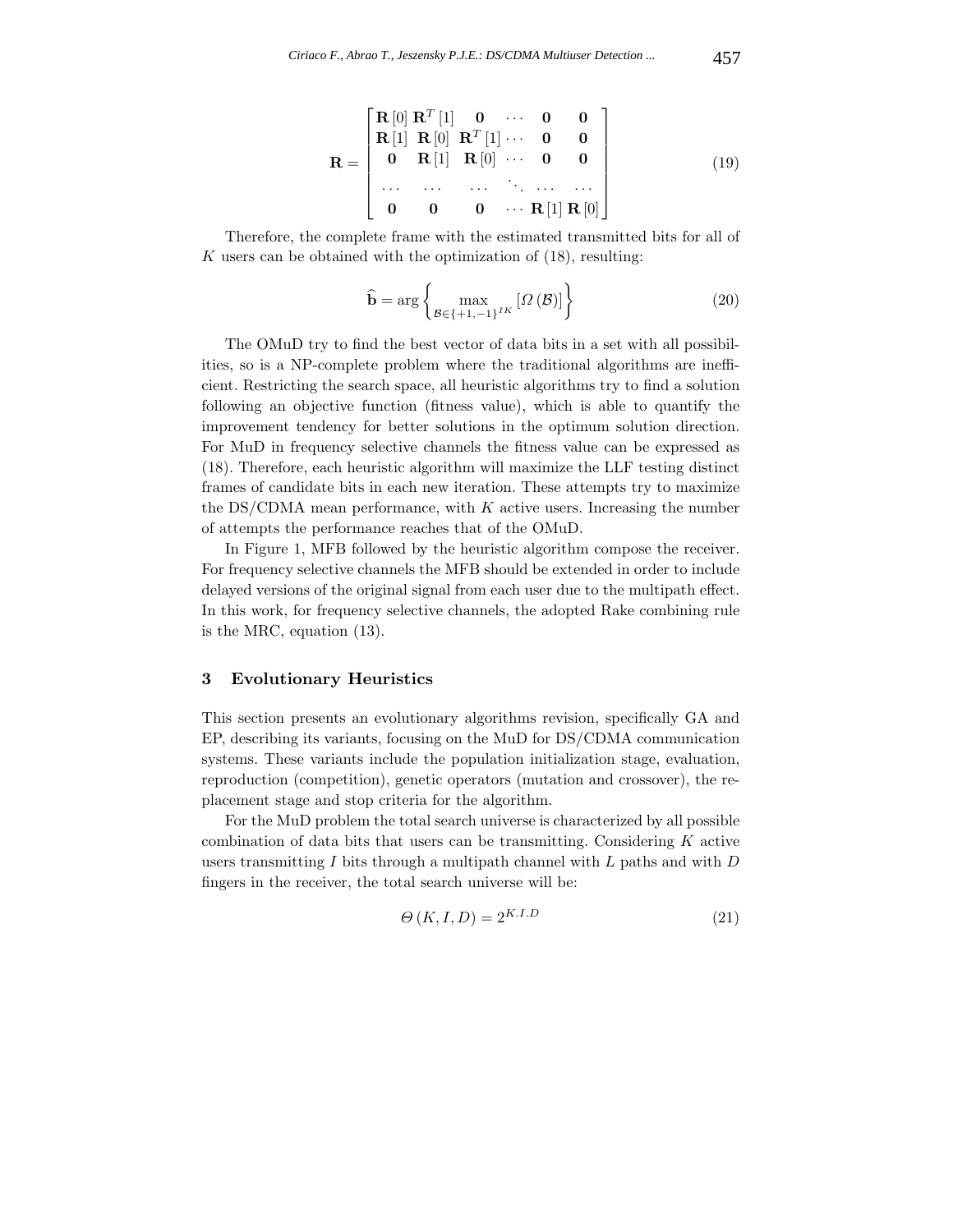with  $D \geq 1$  and not necessarily  $D \leq L$ . But obviously the search universe is smaller than  $2^{K,I,D}$ , because each transmitted bit should be detected as the same bit for all of the D processing branches:

$$
\widehat{b}_{k,1}^{(i)} = \widehat{b}_{k,2}^{(i)} = \dots = \widehat{b}_{k,D}^{(i)} \in \{+1, -1\}
$$
\n(22)

Which means that the search universe for the evolutionary algorithms for the MuD problem is independent of the number of paths, resulting in  $\Theta(K,I)$  $2^{K,I}$ . All candidate vectors that obey equation (22) form the universe of all possible solutions. Other possibilities belong to a forbidden universe and will not be tested by the algorithms. This procedure guarantees the final solution quality allowing that a possible correct bit estimation for all paths can be done.

### **3.1 Population Size**

For solutions via genetic algorithms, the population size choice is an important factor for the computational cost and the solution quality determination. With a small population the performance can be prejudiced because the population covers only a small part of the total search universe. A great population usually supplies a representative covering for the problem, besides preventing premature convergences for local solutions instead of global ones. However, in order to work with great populations, large computational resources are necessary or that the algorithm works along a very long and unnecessary period of time.

The most appropriate population size for each type of optimization problem seeking computational cost minimization is an interesting research topic that has been studied since the pioneering work of Holland [Holland, 1975]. Recently, Ahn and Ramakrishna [Ahn and Ramakrishna, 2002] extended the study accomplished in [Harik et al., 1999] finding a more flexible and easy general expression for the population size, p, without signal and noise characteristics knowledge, besides making possible its use in problems of variable sizes. This expression needs only the basic information of the problem, as alphabet cardinality  $(\chi)$ , order of the building block  $(k)$ , with  $m = \frac{l}{k} - 1$  and l is the individual's size,  $\alpha = 1-P_b$  is the failing probability of the genetic algorithm in the decision stage and  $P_b$  is the success probability, being given by:

$$
p = -\frac{\chi^k}{2} \ln \left( \alpha \right) \left( \frac{\chi^k - 1}{2} \sqrt{\pi m} + 1 \right) \tag{23}
$$

This work uses equation (23) in order to find the size of the population adapted for the DS/CDMA MuD problem because is versatile, can be calculated in the genetic algorithm initialization stage and maintained constant in all generations. Rewriting equation (23) for the multiuser binary detection problem:

$$
p = -\ln\left(\alpha\right) \left(0.5\sqrt{\pi\left(K\cdot I - 1\right)} + 1\right) \tag{24}
$$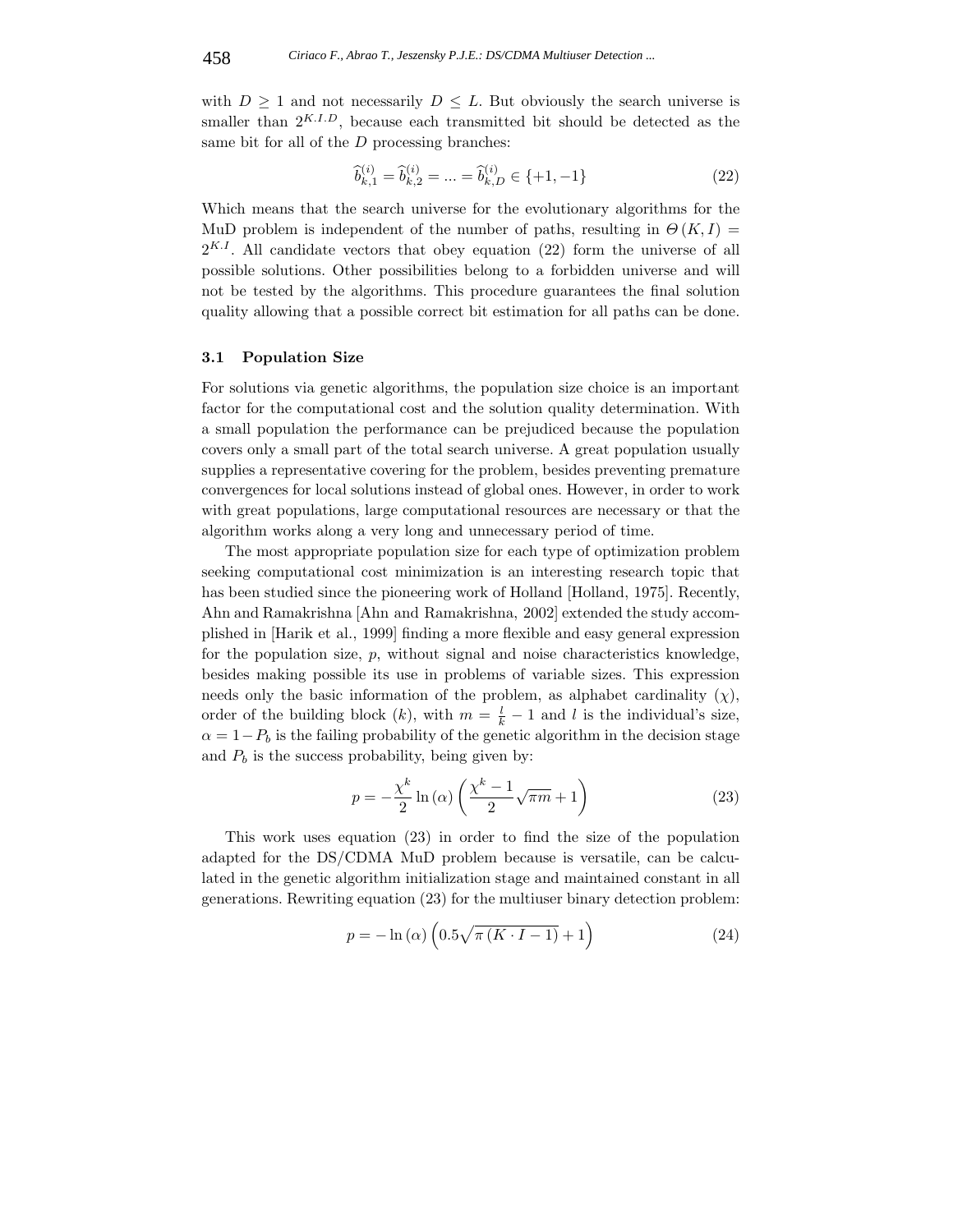In this work  $P_b = 99.9\%$  was considered as being the maximum success percentage and a population size entirely with multiplicity 10. Rewriting (24) results:

$$
p = 10 \cdot \left[ 0.3454 \left( \sqrt{\pi (K \cdot I - 1)} + 2 \right) \right]
$$
 (25)

where the operator  $|x|$  returns the smallest integer contained in x. Figure 2 synthesizes the behavior of equation (24) for various values of  $P_b$  and  $K \cdot I$ , as also the population size obtained through (25). Note that (25) guarantees a confidence greater than 99% for any value of  $K \cdot I$  and between 99.8% to 99.9% for  $K \cdot I > 22$ .



**Figure 2:** Equation (24) and the adopted population size.

### **3.2 Individual Initialization**

For the MuD problem the estimates from the Rake receiver outputs is adopted as an initial individual of the population and the other members of the first population can be randomly generated or obtained from the initial individual with convenient perturbations (see section 3.5.2) [Yen and Hanzo, 2000], [Wu et al., 2003], [Abrão et al., 2004], [Yen and Hanzo, 2004]. In the literature is common to find works that use another type of detector as initial estimate for the evolutionary algorithm. This strategy decreases the number of needed generations of the evolutionary algorithm to reach the global solution, but in compensation, these detectors usually have a high complexity, not bringing gains in the system global complexity reduction [Wu et al., 2003]. In this work the outputs of the conventional detector are used as initial estimates:

$$
\mathcal{B}_1 = \left[\widehat{\mathbf{b}}^{(0)^T}, \widehat{\mathbf{b}}^{(1)^T}, \dots, \widehat{\mathbf{b}}^{(I-1)^T}\right]^T
$$
\n(26)

where from (14) we have  $\widehat{\mathbf{b}}^{(i)} = sign\left(\mathbf{z}^{(i)}\right)$ . The other terms are obtained through the initial individual  $(\mathcal{B}_1)$  with mutation operator, section 3.5.2.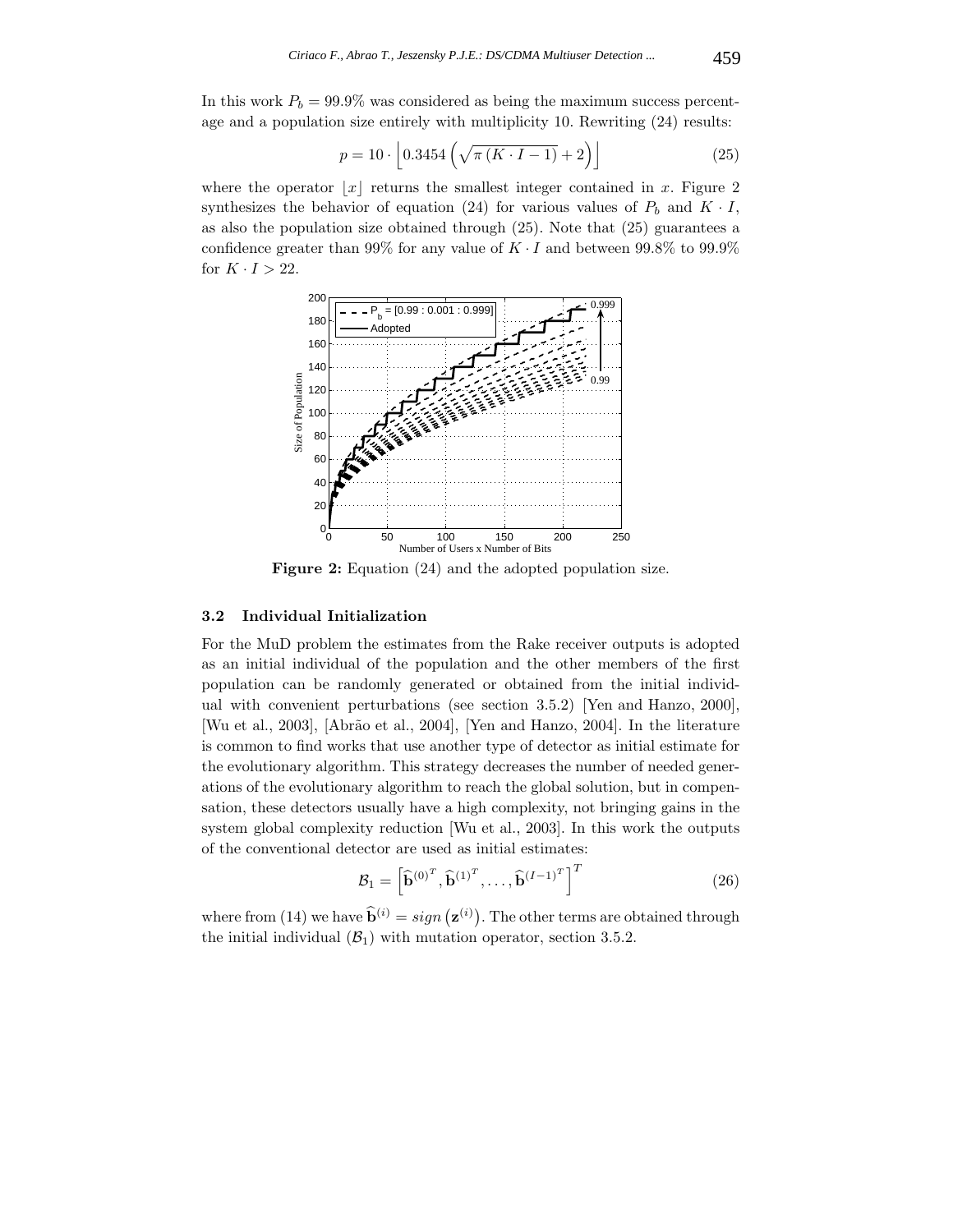#### **3.3 Evaluation**

It is necessary to find a value associated with each individual performance through the fitness value (aptitude measure). The aptitude is an intrinsic characteristic of each individual. At biological level it indicates the individual aptitude to survive in touch with predators, pests and other obstacles for subsequent reproduction. Transporting the concept to the mathematical algorithm it represents its aptitude in order to produce the best solution. In the MuD context this aptitude is measured through the LLF function, equation (18), and it is directly responsible for the death or life of individuals [Verdú, 1998].

#### **3.4 Reproduction**

The reproduction in an evolutionary algorithm is a process in which the individuals, or candidate vectors, are copied in accordance with the associated fitness values. Individuals with high fitness values have greater probability in order to form the next generation. This operator is an artificial model for the natural selection.

### **3.4.1 Mating Pool Size**

The mating pool size  $(T)$  controls the pressure in the competition process among individuals. Certainly with a small value of  $T$  the best parents will be selected, however, the search universe diversification will diminish and the chance for a local solution increases. With a large value for T parents with smaller aptitude will be selected and their bad characteristics will be maintained in the next generations, bringing slowness to the convergence [Yen and Hanzo, 2004], [Mitchell, 1998]. The T value should be selected in order to guarantee the convergence velocity and the quality of the final solution. The mating pool size should be in the range  $2 \le T \le p$ . For the MuD problem  $T = 0.1p$  was adopted.

### **3.4.2 Selection Method**

The selection process determines how the parents will be chosen in order to form the next generation and how many offsprings each parent will generate. The selection strategy should be selected in a manner well adjusted to the mutation and crossover operators in order to obtain an adequate balance between exploitation and exploration. One of the more traditional selection processes used for the GA algorithm, originally proposed by [Holland, 1975], selects the parents in direct proportion with the fitness value, named Roulette Wheel sampling. Each individual is assigned a slice of a circular "Roulette Wheel" and the size of the slice being proportional to the individuals fitness. The wheel is spun  $T$  times. On each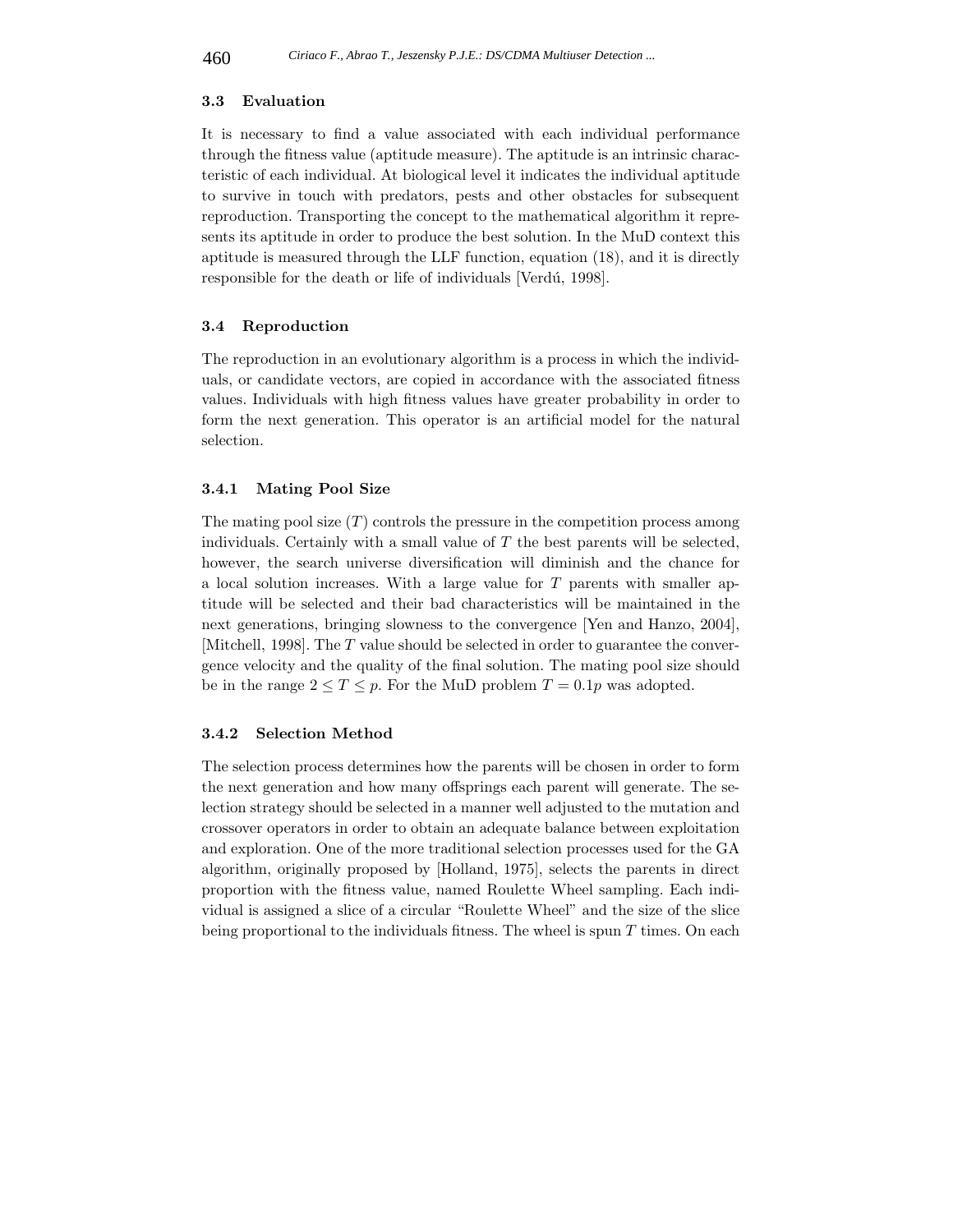spin, the individual under the wheel's marker is selected to be a parent for the next generation. The steps for this method are: a) sum the fitness values for all population members,  $\Omega_T = \sum_{i=1}^p$  $\Omega(i)$ ; b) generate a random number x uniformly distributed on  $[0, \Omega_T]$ ; c) select the k-th member that satisfies  $\sum_{k=1}^{k}$  $\sum_{i=1} \Omega(i) \geq x.$ 

This method confers priority to individuals that have bigger fitness because its selection probabilities are proportional to their aptitudes, corresponding to a bigger area in the wheel.

The selection strategy for the EP algorithm is simpler than for the GA, because in this case the best  $T$  individuals from the population  $p$  are selected as the parents for the next generation [Fogel, 1994]. The T individuals with the largest fitness scores are selected while the  $p - T$  individuals with low fitness scores are removed for the next generation. In the sequel, this strategy will be named as p-Sort selection.

A fair comparison between these two strategies, when applied to the MuD problem is presented in section 4. The convergence results, shown in Figure 4 detach the p-Sort strategy superiority in comparison with the Roulette Wheel, and therefore it will be adopted in the two algorithms analyzed in this work.

## **3.5 Genetic Operators**

The genetic operators are necessary for the population diversification and also in order to maintain the adaptation characteristics acquired in previous generations. The GA algorithm uses the crossover operator as its main genetic operator with the objective of to obtain search variability but without loss of the acquired characteristics. The mutation is not considered essential because in a real population the mutation rate is low, so it is only a secondary mechanism for the genetic algorithm adaptation. For the EP algorithm the only genetic operator (besides selection) is mutation, not existing crossover. This is one of the main differences between algorithms GA and EP.

#### **3.5.1 Crossover Operator**

The crossover operator combines parts from the two parents in order to produce offsprings that present genetic material from both parents. The literature presents numberless variations for the crossover operator implementation, among them the single-point crossover, multi-point cross-over and uniform crossover are the most known and used. In this work the uniform crossover was adopted.

The uniform crossover operator considers each gene (locus) as a potential point for crossover occurrence, which is controlled by the crossover mask . The crossover mask is a sequence consisting of a random binary string ("1" and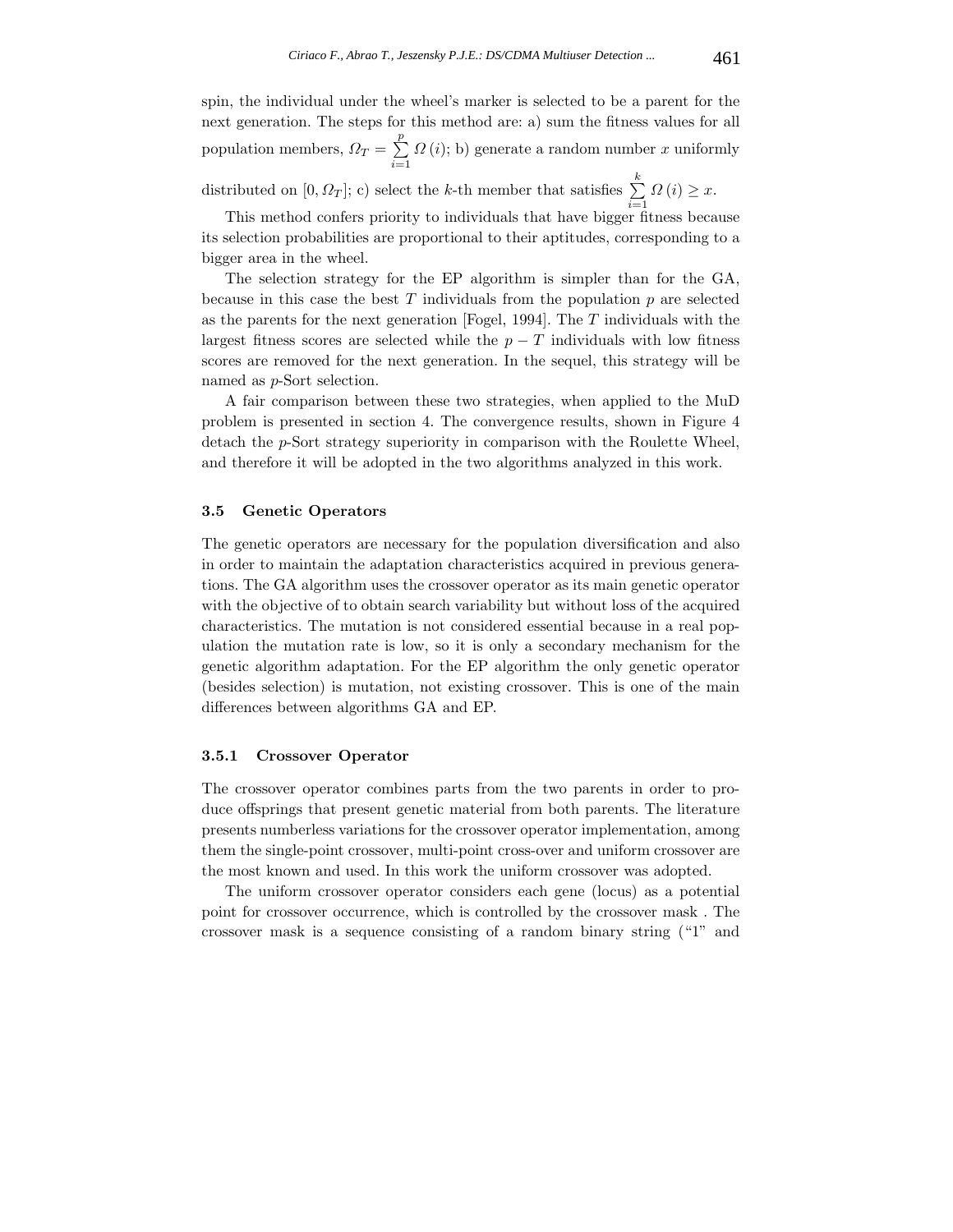"0") with the same length as the individuals, where each position in the mask corresponds to one bit of the individuals. A change is done for all positions with "1" in the mask and no change for "0" [Mitchell, 1998].

#### **3.5.2 Mutation Operator**

The mutation operator consists in a change in the individual's characteristics. These changes are necessary for introducing and maintaining genetic diversity, changing arbitrarily one or more components of the selected structure. One manner to implement the mutation is generating a perturbation (noise), which will be added to each gene. For a bipolarized binary alphabet,  $-1 e +1$ , the gene mutation will not occur if the perturbation is small [Lim et al., 2003], [Abr˜ao et al., 2004]. However, when the perturbation is large enough in order to change the gene signal, mutation will occur. This noise can be selected following some specific statistical distribution. In this work the Gaussian distribution was adopted:

$$
new_{individual} = sign (individual + \mathcal{N}(0, \sigma^2))
$$
\n(27)

where  $\mathcal{N}(0, \sigma^2)$  represents a Gaussian distribution with standard deviation  $\sigma$ and zero expectation. The standard deviation is strongly related with the mean rate mutation. For bipolarized binary alphabet the standard deviation will represent a mean rate mutation as shown in Figure 3.



**Figure 3:** Bit change rate as a function of standard deviation.

This figure presents the average and maximum rate of mutation in relation to the standard deviation. For each algorithm a standard deviation was chosen that corresponded to a rate of adjusted average mutation. It is clear that the mutation can occur in one or more points of the individual, or also none, due to the stochastic nature of the process.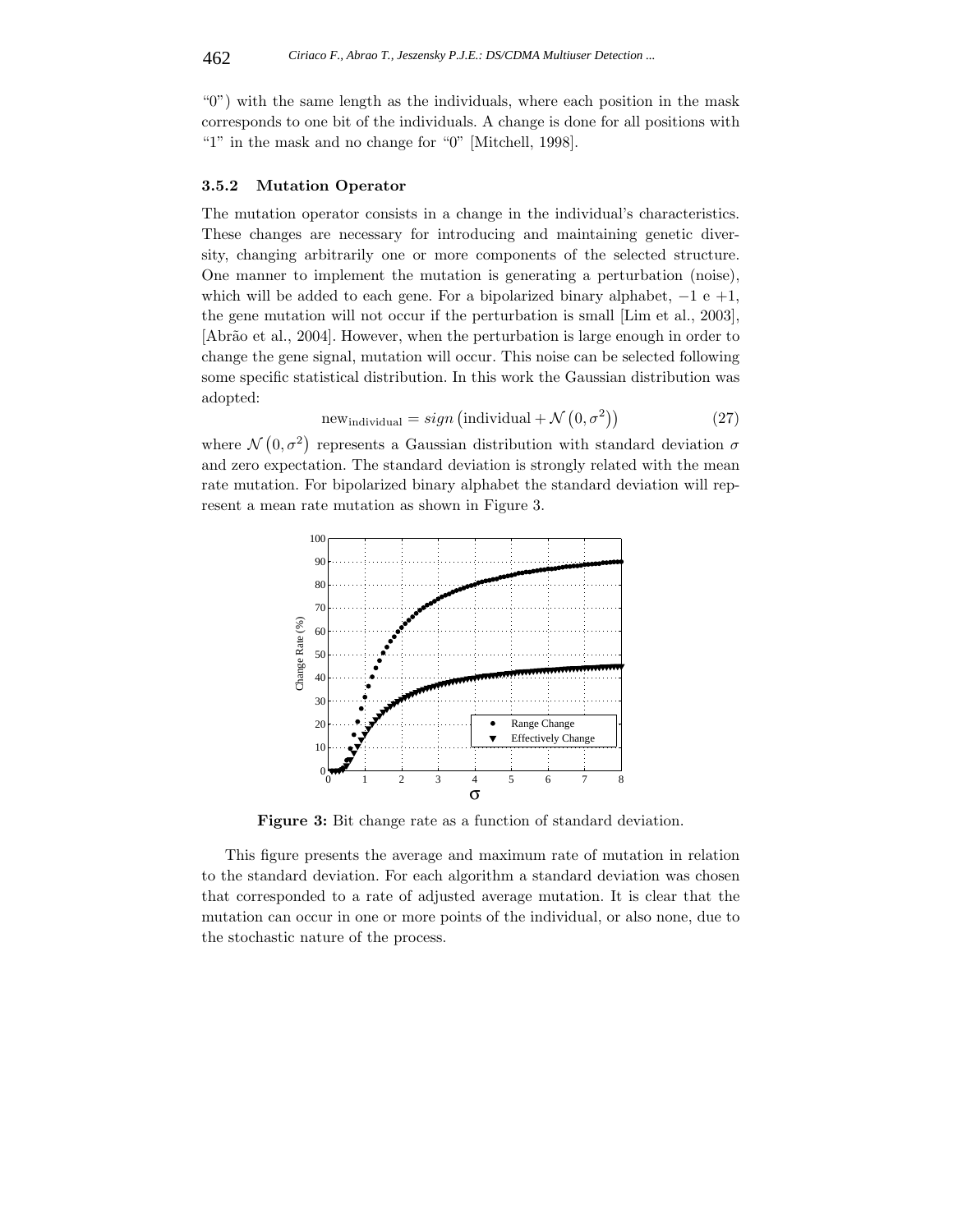## **3.6 Replacement Strategy**

Replacement strategies look for to establish a biological rule of composition of individuals being aimed at the next generation, determining the maximum number of individuals supported in the physical space in real systems. In terms of mathematical description, replacement strategy corresponds to the determination of the number of candidate vectors to be kept in the next generation.

The elitism strategy forces the evolutionary algorithms to retain some number of the best individuals at each generation. Such individuals can be lost if they are not selected to reproduce or if crossover or mutation destroys them. In this strategy successive generations overlap to some degree, i.e., some portion of the previous generation is retained in the new population [Mitchell, 1998]. This work uses replacement strategy called global elitism, where only the best  $p$  individuals from the joint population of parents and offsprings are maintained for the next generation.

#### **3.7 Termination Criteria**

Basically three forms can be identified as termination criteria for evolutionary algorithms. The most adequate termination criteria depends on the nature of the problem. The search can be stopped after a fixed number of generations or after it reaches a threshold or after a pre-fixed time interval. The most common criterion found in the literature, for the MuD problem, is to stop the optimization process after a fixed number of generations  $(G)$ .

## **3.8 Convergence Generation Determination**

A criterion for convergence generation determination of evolutionary algorithms consists in to analyze carefully the absence of evolution in successive generations by comparing the fitness value. When:

$$
\Omega_g\left(\mathcal{B}_1\right) = \Omega_{g+1}\left(\mathcal{B}_1\right) = \ldots = \Omega_G\left(\mathcal{B}_1\right) \tag{28}
$$

with  $\mathcal{B}_1$  representing the best candidate in that generation, g will indicate the convergence generation of the algorithm. Another criterion considers the convergence generation is that one that presents no significant gain based on the fitness value when compared with previous generations. In this work was adopted the more conservative criterion, equation (28).

Finally, the GA-MuD and EP-MuD algorithms are described in Table 1.

# **4 Numerical Results**

In this section the performance of the algorithms, described in section 3, are compared considering the BER as the main figure of merit. The convergence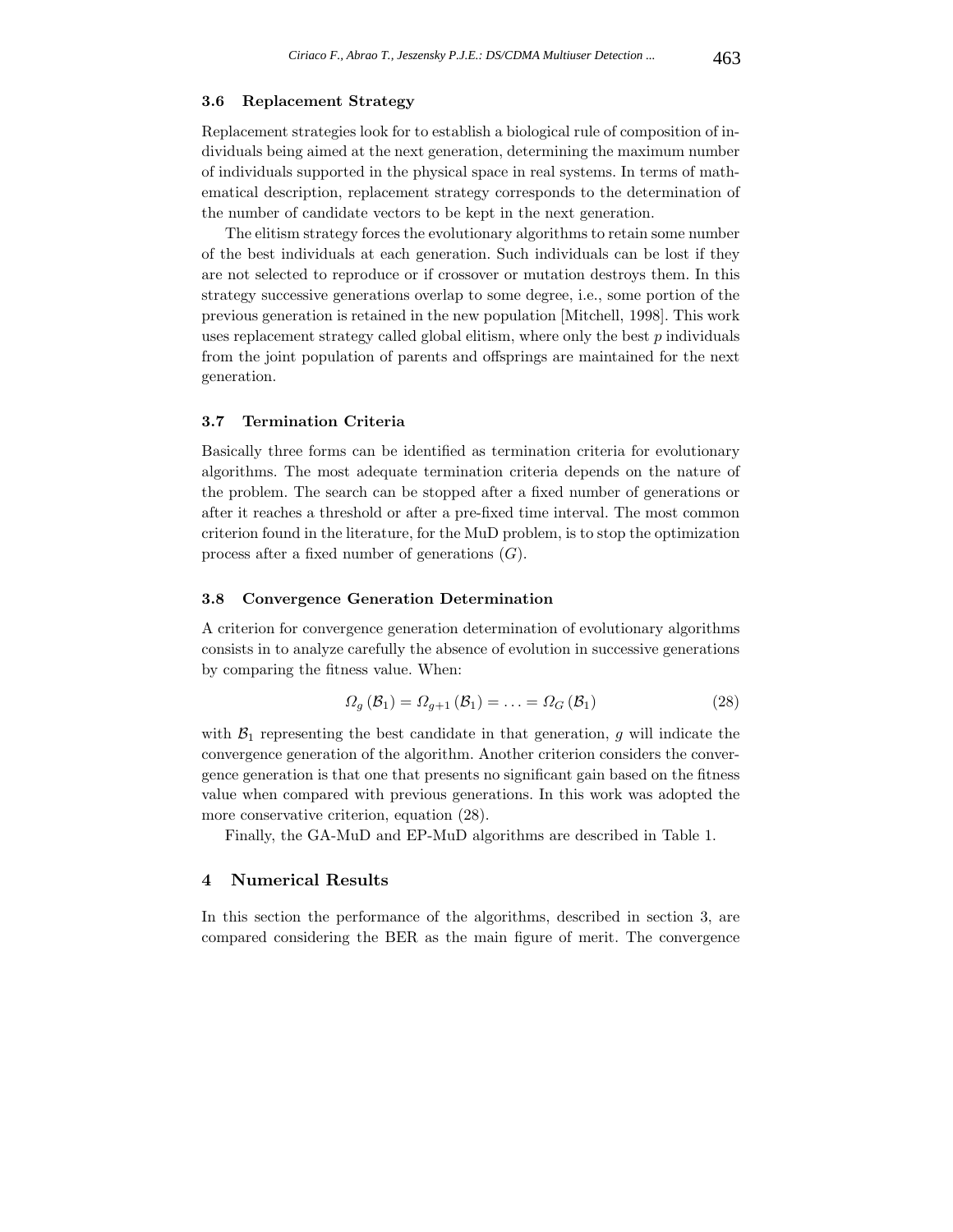of each algorithm is also considered. For the asynchronous DS/CDMA MuD problem, over Rayleigh fading channels, the numerical results were obtained based on the Monte Carlo simulation method; these results were obtained in identical systems and channel conditions in order to be fair with the algorithms comparison. Finally the GA-MuD and EP-MuD algorithms are analyzed in terms of computational complexity, conducting to the construction of an effective figure of merit.

| GA-MuD                                                                        | $EP-MuD$                                                                      |  |  |  |  |
|-------------------------------------------------------------------------------|-------------------------------------------------------------------------------|--|--|--|--|
| Input: $p, B_1, T, G$                                                         | Input: $p, B_1, T, G$                                                         |  |  |  |  |
| Output: $\mathcal{B}_1$                                                       | Output: $\mathcal{B}_1$                                                       |  |  |  |  |
| begin                                                                         | begin                                                                         |  |  |  |  |
| 1. Initialize first population $\mathcal{B}; g = 0;$                          | 1. Initialize first population $\mathcal{B}; g = 0;$                          |  |  |  |  |
| 2. Evaluate the fitness $(\mathcal{B})$ ;                                     | 2. Evaluate the fitness $(\mathcal{B})$ ;                                     |  |  |  |  |
| 3.<br>while $g < G$ then;                                                     | while $g < G$ then;<br>3.                                                     |  |  |  |  |
| 4.<br>$\mathcal{B}_{selected} = \text{Selection}(\mathcal{B}, T);$            | $\mathcal{B}_{selected} = \text{Selection}(\mathcal{B}, T);$<br>4.            |  |  |  |  |
| 5.<br>$\mathcal{B}_{cross}$ = Crossover( $\mathcal{B}_{selected}$ );          | 5. $\mathcal{B}_{new} = \text{Mutation}(\mathcal{B}_{selected});$             |  |  |  |  |
| 6.<br>$\mathcal{B}_{new} = \text{Mutation}(\mathcal{B}_{cross});$             | Evaluate the fitness $(\mathcal{B}_{new})$ ;<br>6.                            |  |  |  |  |
| 7.<br>Evaluate the fitness $(\mathcal{B}_{new})$ ;                            | 7.<br>$\mathcal{B} = \text{Replacement}(\mathcal{B} \cup \mathcal{B}_{new});$ |  |  |  |  |
| $\mathcal{B} = \text{Replacement}(\mathcal{B} \cup \mathcal{B}_{new});$<br>8. | 8. end                                                                        |  |  |  |  |
| 9.<br>end                                                                     | end                                                                           |  |  |  |  |
| end                                                                           |                                                                               |  |  |  |  |

**Table 1:** GA-MuD and EP-MuD algorithms

Table 2 synthesizes the main parameters for the simulated system: the spread sequences are selected as pseudo-noise (PN); the number of active asynchronous users in the system is K; the processing gain is N, the system loading is  $U =$  $K/N$ ; 10 and 20 users were considered for the DS/CDMA system over singlepath (Flat), two-paths and three-paths (selective) slow Rayleigh channels. For the performance determination with mobility,  $K$  users were considered with a velocity uniformly distributed in the interval  $[0; v_{max}]$ , resulting in a maximum Doppler frequency of  $f_m = \frac{v_{max}}{\lambda_c} = 222.2 \, Hz$ , for a carrier frequency of  $f_c = 1$  $\frac{1}{\lambda_c} = 2 \, GHz$ ; the maximal Rake diversity is  $D = 3$  and all users are transmitting with the same data rate,  $R_b$ .

|  |  |  | Seqs N K U Channel $R_b$ $v_{max}$ $f_m$ D                              |  |
|--|--|--|-------------------------------------------------------------------------|--|
|  |  |  | PN 31 10; 20 0.32; 0.64 slow Rayl 384 $kb/s$ 120 $km/h$ 222 $Hz \leq 3$ |  |

|  |  | Table 2: Main System Parameters |
|--|--|---------------------------------|

Table 3 shows three exponential power-delay profiles that were adopted for the performance analysis: three paths (PD-1), two paths (PD-2) and a Flat (PD-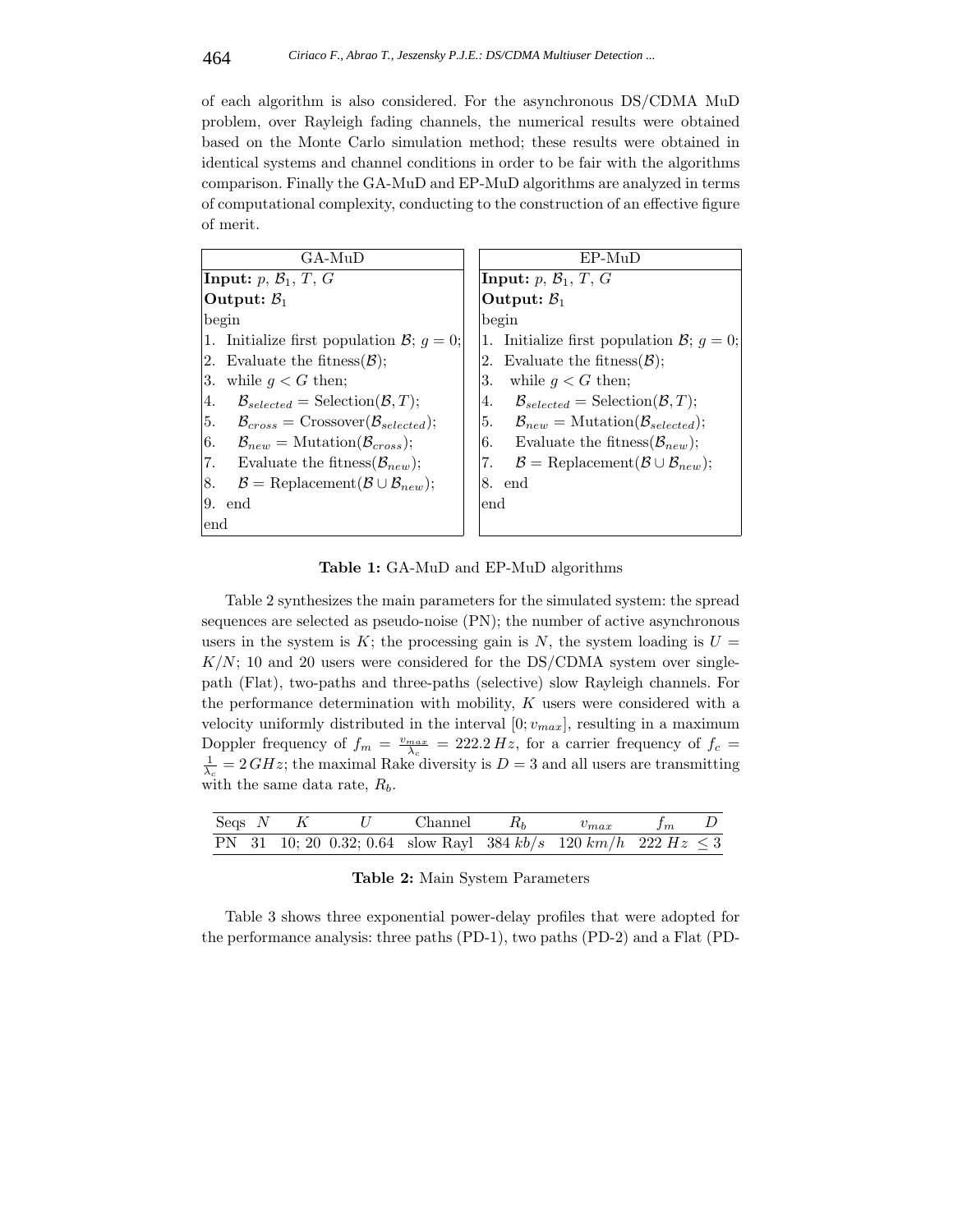3) Rayleigh channels. These profiles with reduced number of multipaths were adopted in order to alleviate the simulation's complexity and the processing time. In order to accommodate  $L = 3$  paths for all  $K = 10$  users in the same  $[0; N]T_c$ time interval, a minimum number of samples by chip was fixed as  $N_s = 2$ , and also for the case  $K = 20$  and  $L = 2$ .

Another more realistic profile adopted in simulations relaxes the restriction of paths time separation of Table 3. In this worst case scenario, despite that the adopted inter-users delays are crescent in the interval  $[0; (N-1)T_c-\Delta_{\ell_{max}}]$ , paths overlapping from the same user is allowed  $(\Delta_{k,\ell}-\Delta_{k,\mathcal{L}} < T_c$  ) or still between the last path of k-th user with the first path of  $(k+1)$ -th user, resulting, in the first situation, in Rake diversity reduction,  $D < L$ , simulating non-discernable paths in the receiver. Simulation results of this section show that the performance is degraded in this situation.

| $\ell \Delta_{\ell} E \beta_{\ell}^2 $<br>$\Delta_{\ell}$ $E \beta_{\ell}^2 $<br>$\ell \Delta_{\ell} E$<br>$0$ $0.8047$ 1 $0$ $0.8320$ |  |
|----------------------------------------------------------------------------------------------------------------------------------------|--|
|                                                                                                                                        |  |
|                                                                                                                                        |  |
| 2 $T_c$ 0.1625 2 $T_c$ 0.1680<br>$PD-3$                                                                                                |  |
| 3 $2T_c$ 0.0328<br>$PD-2$                                                                                                              |  |
| $PD-1$                                                                                                                                 |  |

**Table 3:** Tree power delay profile (PD) used in the simulations.

In all simulations it was assumed that the powers, phases, amplitudes, channel gains and random delays of all users are perfectly known in the receiver, except at the end of this section, where the errors impact of channel coefficient estimates are analyzed. For the channel coefficients generation a modified Gans model was adopted [Silva et al., 2004], with coefficients generated in the frequency domain. Further, a perfect power control scenario  $(P'_1 = P'_2 = ... =$  $P_{K}^{'}$ ) was assumed, as well as unbalanced received power scenarios with half of user with  $NFR \in [-5; +15]$ dB for  $K = 10$  users, and  $NFR \in [-5; +25]$ dB for  $K = 20$  users.

In all Monte Carlo simulations a minimum number of  $\frac{\text{error}}{\text{point}} = 15$  was adopted for the region with high  $E_b/N_0$  and 100 errors/point for regions with low and medium  $E_b/N_0$ . The average  $E_b/N_0$  at the receiver input is given by  $\bar{\gamma} = \sum_{\ell=1}^{L} \bar{\gamma}_{\ell}$ , where  $\bar{\gamma}_{\ell} = \frac{E_b}{N_0} E\left[\beta_{\ell}^2\right]$ . For comparison purpose the performances of the Rake receiver and the single user bound (a system without MAI) were included. This analytical single user bound (SuB) for BER, considering BPSK modulation, Rayleigh channel, a Rake receiver with MRC with diversity  $D = L$ , and all paths with distinct mean-square values is given by [Proakis, 1989]:

$$
BER_{Bound} = \frac{1}{2} \sum_{\ell=1}^{D} \left\{ \left[ 1 - \sqrt{\frac{\bar{\gamma}_{\ell}}{\bar{\gamma}_{\ell} + 1}} \right] \prod_{i, i \neq \ell}^{D} \frac{\bar{\gamma}_{\ell}}{\bar{\gamma}_{\ell} + \bar{\gamma}_{i}} \right\} \tag{29}
$$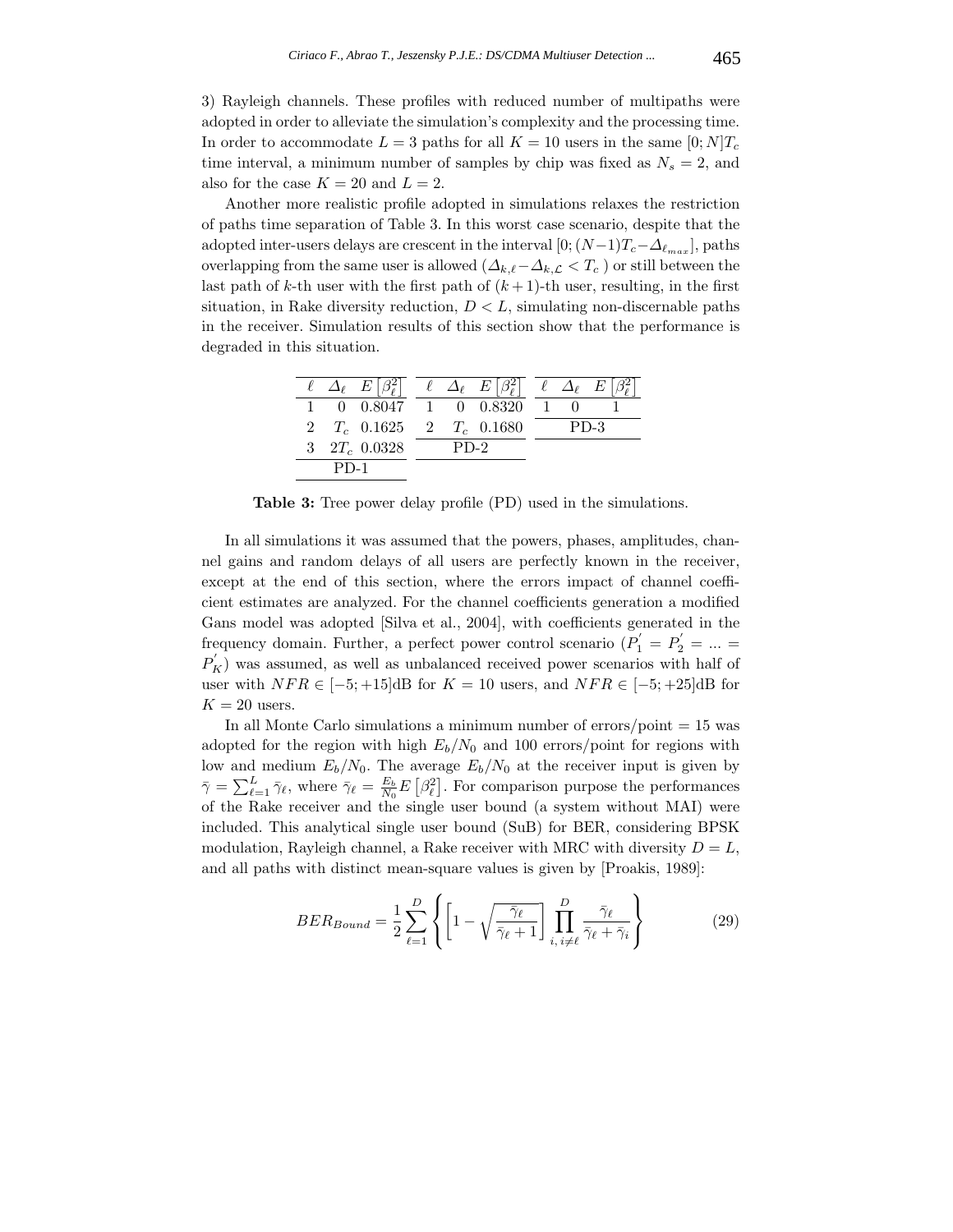The adopted parameters values for the heuristic algorithms were obtained in two steps: preliminary simulations with typical values found in the literature; additional simulations in order to optimize these parameters, not in an exhaustive form, however assuring a superior performance than those found in the preliminary step. Table 4 synthesizes the main parameters used in the simulations. These parameters are grouped in function of loading resulting in two systems, **S<sup>1</sup>** and **S2**. In all simulations the evolutionary receivers process and optimize one frame with K.I.D bits each time, where  $K = 10$  or 20 users,  $I = 7$  bits/user,  $D = 1$  or 2 or 3 paths/user, for the same channel conditions, transmission and initial estimates from the Rake receiver output.

| Algorithm $p$ $p_m$ $p_c$ $T$ $G$                  |                                                           |  |  |  |  | p | $p_m$ $p_c$ $T$ $G$                       |    |  |
|----------------------------------------------------|-----------------------------------------------------------|--|--|--|--|---|-------------------------------------------|----|--|
| GA-MuD 110 1.43\% 50\% 11 40 150 0.71\% 50\% 15 60 |                                                           |  |  |  |  |   |                                           |    |  |
| <b>EP-MuD</b> 110 5\% $-$ 11 40                    |                                                           |  |  |  |  |   | $150 \quad 5\% \quad - \quad 15 \quad 60$ |    |  |
|                                                    | $K = 10$ users, $I = 7$ bits $K = 20$ users, $I = 7$ bits |  |  |  |  |   |                                           |    |  |
|                                                    |                                                           |  |  |  |  |   |                                           | S, |  |

**Table 4:** Main Algorithms Parameters.

The selection process adopted for the GA-MuD algorithm was the p-Sort selection; from the simulation results, synthesized in Figure 4, this selection mode has better convergence performance than the Roulette Wheel. Thereby, for all simulations of the GA-MuD and EP-MuD algorithms the p-Sort selection was adopted. For the crossover operator the uniform type was adopted with the crossover mask generated randomly (50%). For the mutation operator a Gaussian distribution was adopted with  $\mathcal{N}(0, \sigma_m^2)$ , where  $\sigma_m^2$  is analytically obtained from the mutation probability shown in Figure 3. The replacement strategy adopted in the two algorithms is the Global Elitism. The population  $p$  was chosen from the population size analysis, equation (25). For the GA-MuD algorithm the mutation percentage was adopted as  $p_m = \frac{100}{K.I}$ , i.e., one mutation (one bit) by individual, in average, which is a normal value found in the literature for this algorithm. Looking for the algorithms convergence, the adopted number of generations was increased from  $G = 40$  to  $G = 60$  when the loading was increased from  $U \approx 0.32$ to  $U \approx 0.64$ .

Figure 4 show that the evolutionary algorithms EP-MuD and GA-MuD p-Sort converge to the SuB performance after  $g \approx 22$  and 17 generations, respectively, resulting in a huge performance gain in contrast to the conventional receiver. For this type of channel, with low load  $U \approx 0.32$  and perfect power control, the GA-MuD algorithm shows better convergence than the EP-MuD algorithm because it uses the crossover and mutation strategies as its diversification principle.

Figures 5 to 11 show the performance as a function of signal to noise ratio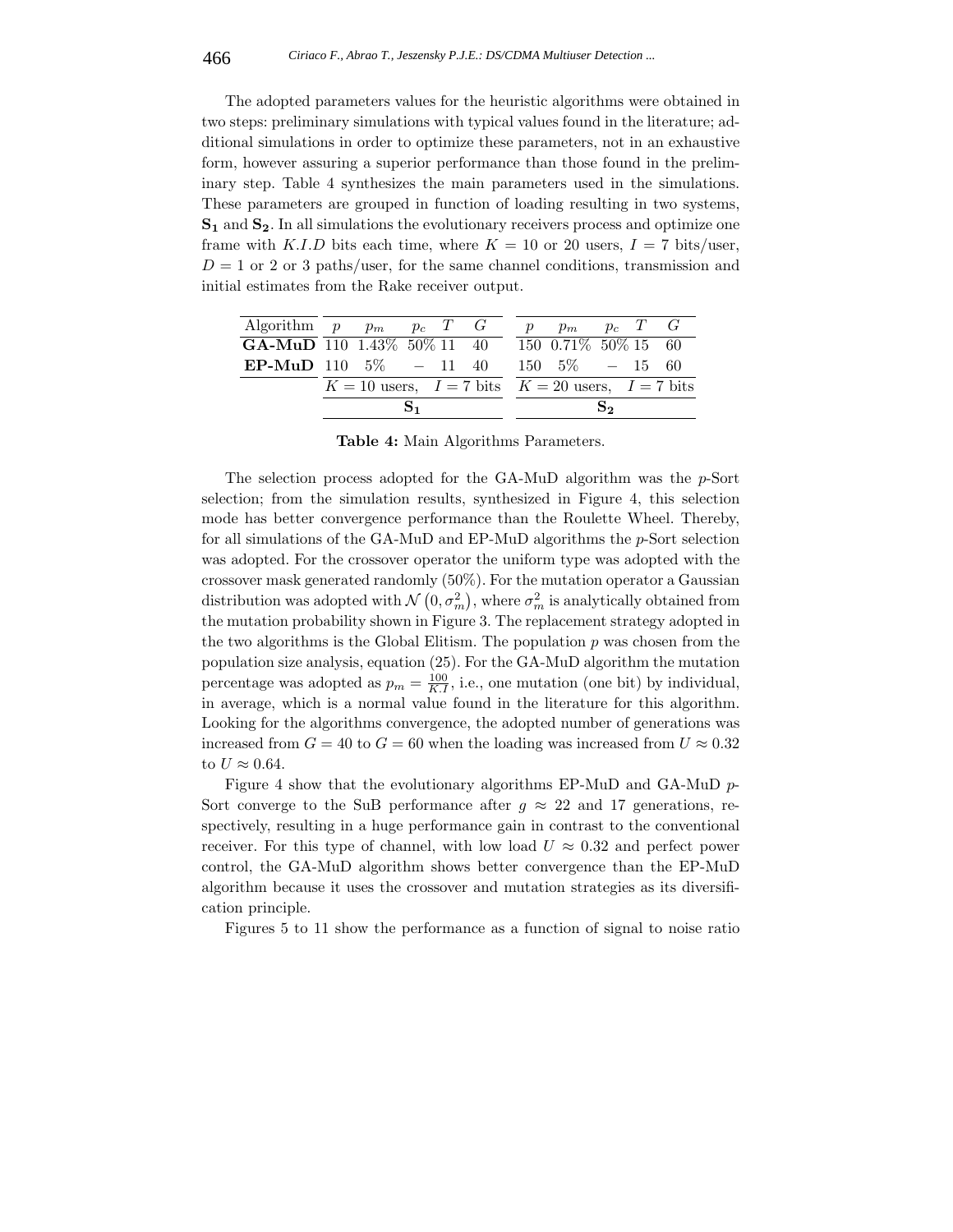$(\bar{\gamma})$  or NFR as well as the generation where the convergence occurs, g, given by equation (28), for the two algorithms in each performance point. In general, for all of analyzed conditions and channels, the GA-MuD algorithm converges to the SuB performance with a smaller  $g$  than the EP-MuD algorithm. The slower convergence of EP-MuD algorithm is mainly due to its less efficient diversification strategy and the absence of any intensification strategy. Note that not necessarily greater convergence velocity results in smaller computational complexity. The analysis presented in section 5 quantifies the additional complexity in the crossover stage for the GA-MuD algorithm.



Figure 4: Convergence velocity for EP-MuD and GA-MuD; two selection strategies for the GA-MuD (p-Sort and Roulette Wheel); System **S1**; PD-3 profile;  $\bar{\gamma}_1 = 15$  dB and  $NFR = 0$  dB.

Figure 5 synthesizes the excellent performance obtained with the GA-MuD and EP-MuD algorithms for low loads and soft channel conditions. In this situation the algorithms need a small number of generations for medium and high  $\bar{\gamma}$ values, showing also the floor noise effects on the convergence velocity for small values of  $\bar{\gamma}$ .

The general behavior for the algorithms with 2 and 3 paths Rayleigh channel, PD-2 and PD-3 profiles, respectively, is shown in Figures 6 and 7. Note that the Rake diversity helps to maintain the excellent performance of evolutionary algorithms when it has the total exploitation of diversity,  $D = L$ , resulting in a smaller  $g$  than the single path case. Even not reaching the total convergence for some points with low  $\bar{\gamma}$ , as defined by equation (28), the performance obtained for the GA-MuD and EP-MuD algorithms is very close to the SuB case. For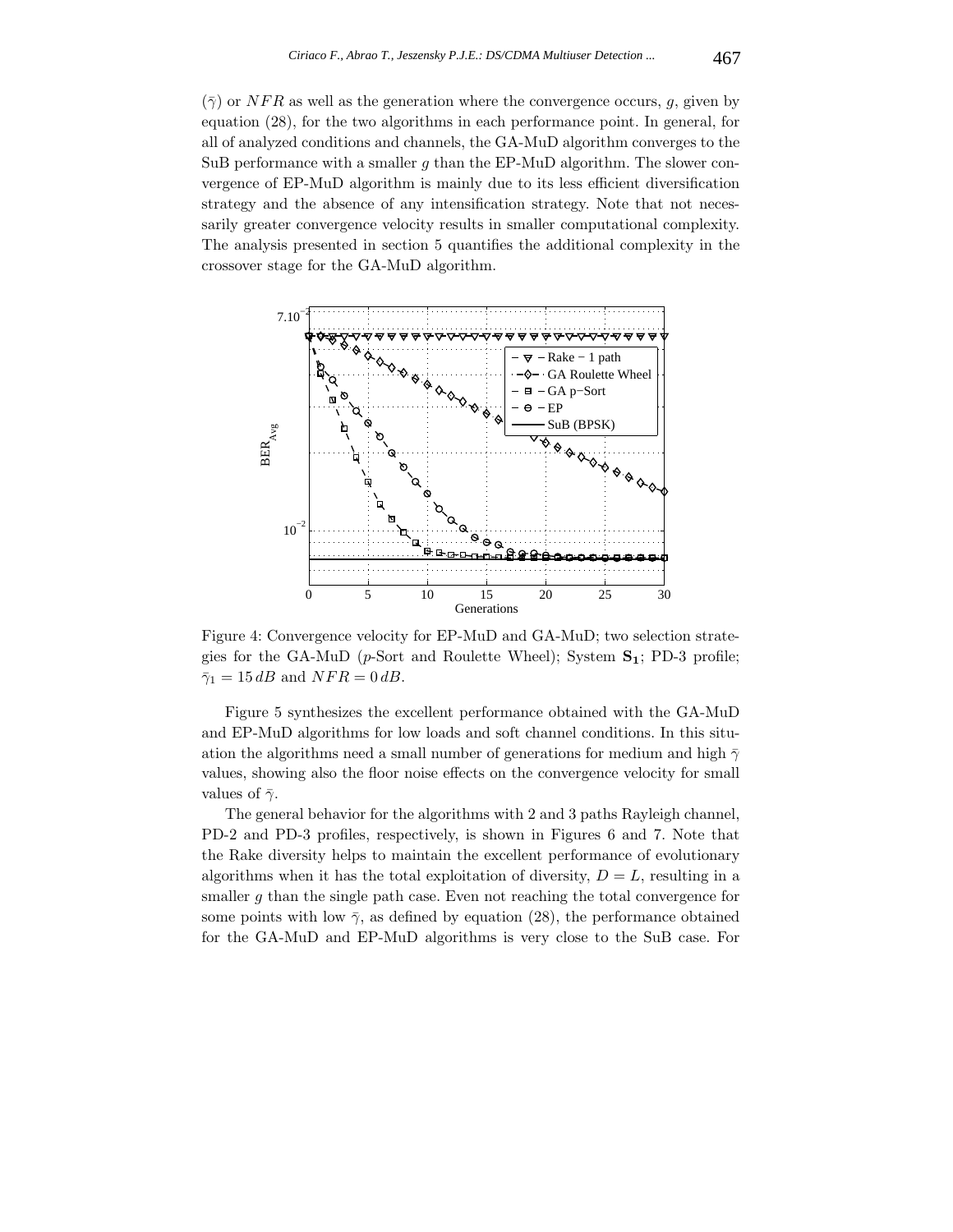the sake of comparison, Figure 6 includes the performance result of the classic decorrelator for frequency selective fading channel [Zvonar and Brady, 1996]. In this case, the decorrelating matrix  $(\mathbf{R}^{-1})$  has dimension  $K.I.D \times K.I.D$ . When the number of users, processed frame length or multipath diversity increases, the inverse matrix calculation becomes impracticable. Further, we can verify from the Figure 6 that the decorrelator performance is inferior to the found with the evolutionary algorithms.



**Figure 5:** BER of system  $S_1$ , PD-3 profile and  $NFR = 0$  dB.



**Figure 6:** BER for the system  $S_1$ ,  $NFR = 0$  dB, PD-2 profile and  $D = L = 2$ .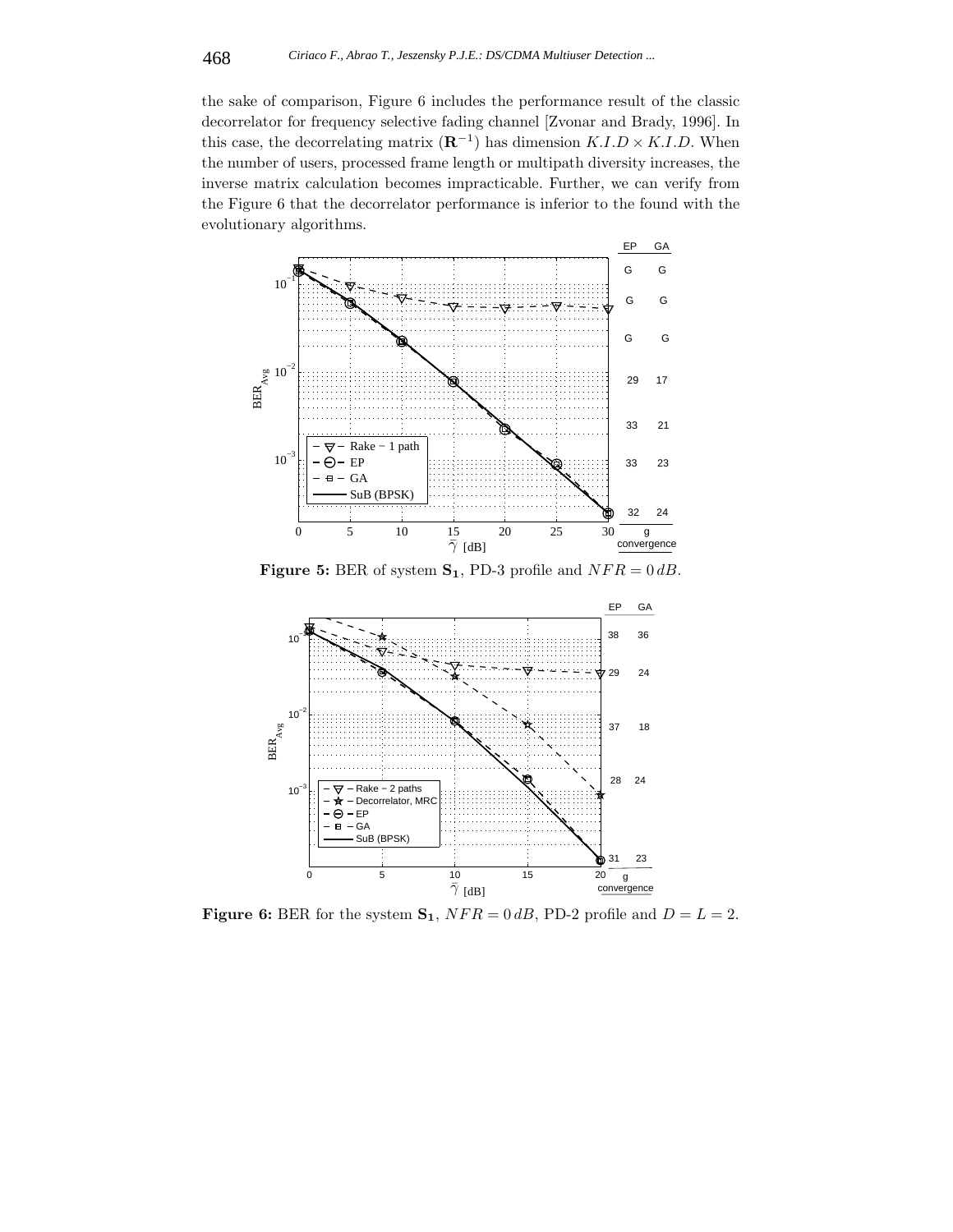However in more realistic selective channel scenarios, when occasionally some paths from the same user can overlap, meaning loss of Rake diversity (nondiscernible paths,  $D < L$ , the performance degrades with conventional receivers. Despite this unfavorable scenario the two evolutionary receivers reach a performance that is better than the obtained with the Rake receiver, as indicated in Figures 8 and 9. In these cases the performance is confined between the SuB limits for  $D = L$  and  $D = 1$ , because occasionally will occur some non-discernible paths.



**Figure 7:** BER for the system  $S_1$ ,  $NFR = 0$  dB, PD-1 profile and  $D = L = 3$ .

The performance illustrated in Figure 8 indicates that the performance of GA-MuD and EP-MuD receivers converge to a limit where there is no way to take advantage of the total Rake diversity. This performance limit reaches an intermediate value between the performance in the absence of diversity  $(D = 1)$ and the performance with maximal diversity  $(D = L)$ , tending to the worst case when the number of non-discernible paths increases. The same effect is present in the performance shown in Figure 9 for the system **S**2. However, due to the joint effects of high loading and non-discernible paths, the performance degrades when confronted with the low loading case. A possible association of the BER floor effect to the GA-MuD and EP-MuD algorithms performance should be discarded, because the number of generations used in this condition was insufficient in order to reach the convergence. Thus, with  $G > 60$  the GA-MuD and EP-MuD algorithms, for  $\bar{\gamma} = 15$  dB, will have the same performance behavior of Figure 8.

Even for high load in multipath channels the GA-MuD and EP-MuD detection algorithms keep a high performance gain in comparison with the Rake receiver. Figure 10 synthesizes the performance gain for a channel with PD-2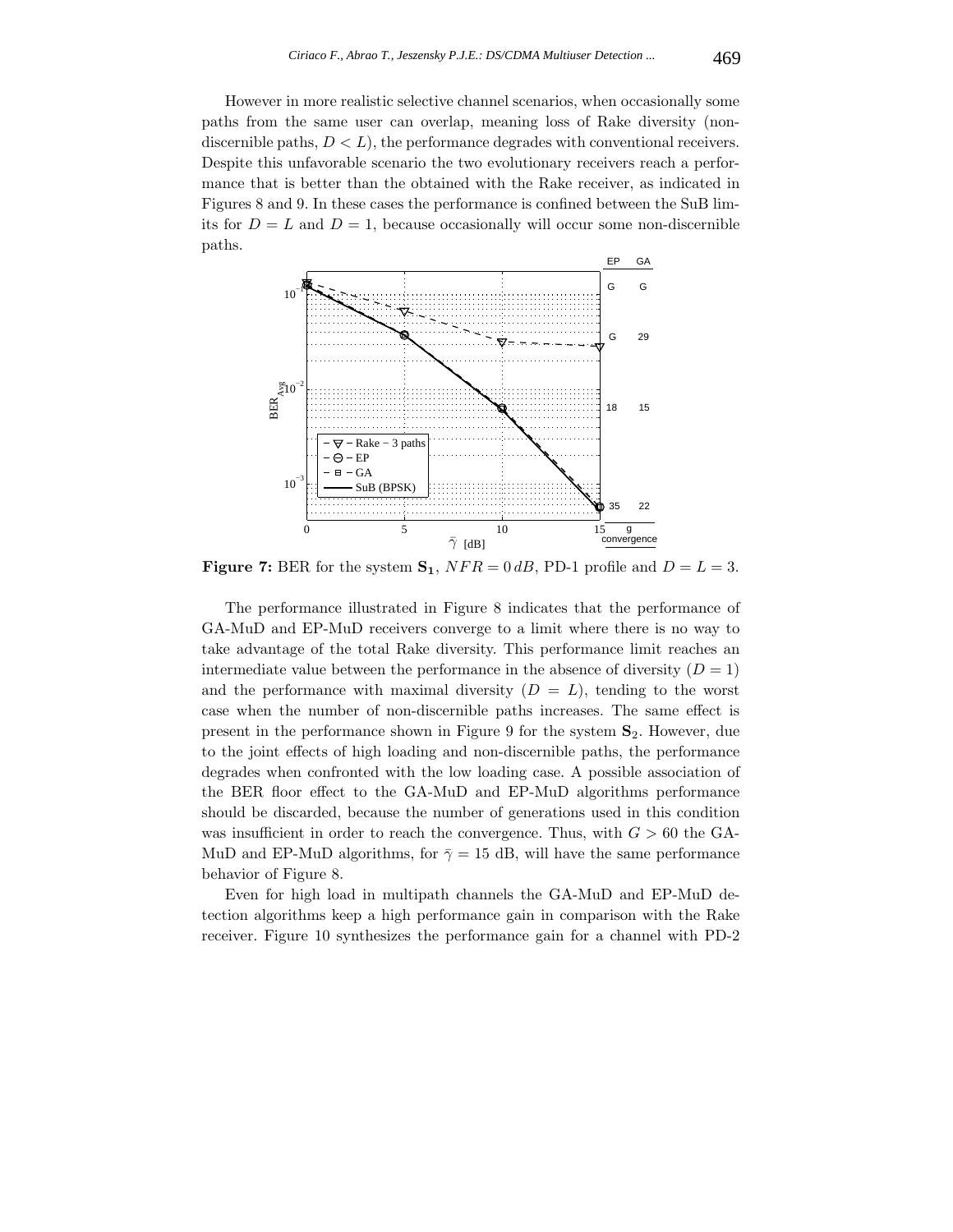profile. The performances are very close to the SuB case, though the number of generations has been insufficient.



Figure 8: BER for the system  $S_1$ ,  $NFR = 0$  dB, PD-2 profile with  $D < L = 2$ occasionally.



Figure 9: BER for the system  $S_2$ ,  $NFR = 0$  dB, PD-2 profile with  $D < L = 2$ occasionally.

In CDMA systems the  $NFR$  parameter expresses the power disparities among users. Conventional CDMA systems are limited by interference; in this way, they need complex and elaborated power control mechanisms in order to reach their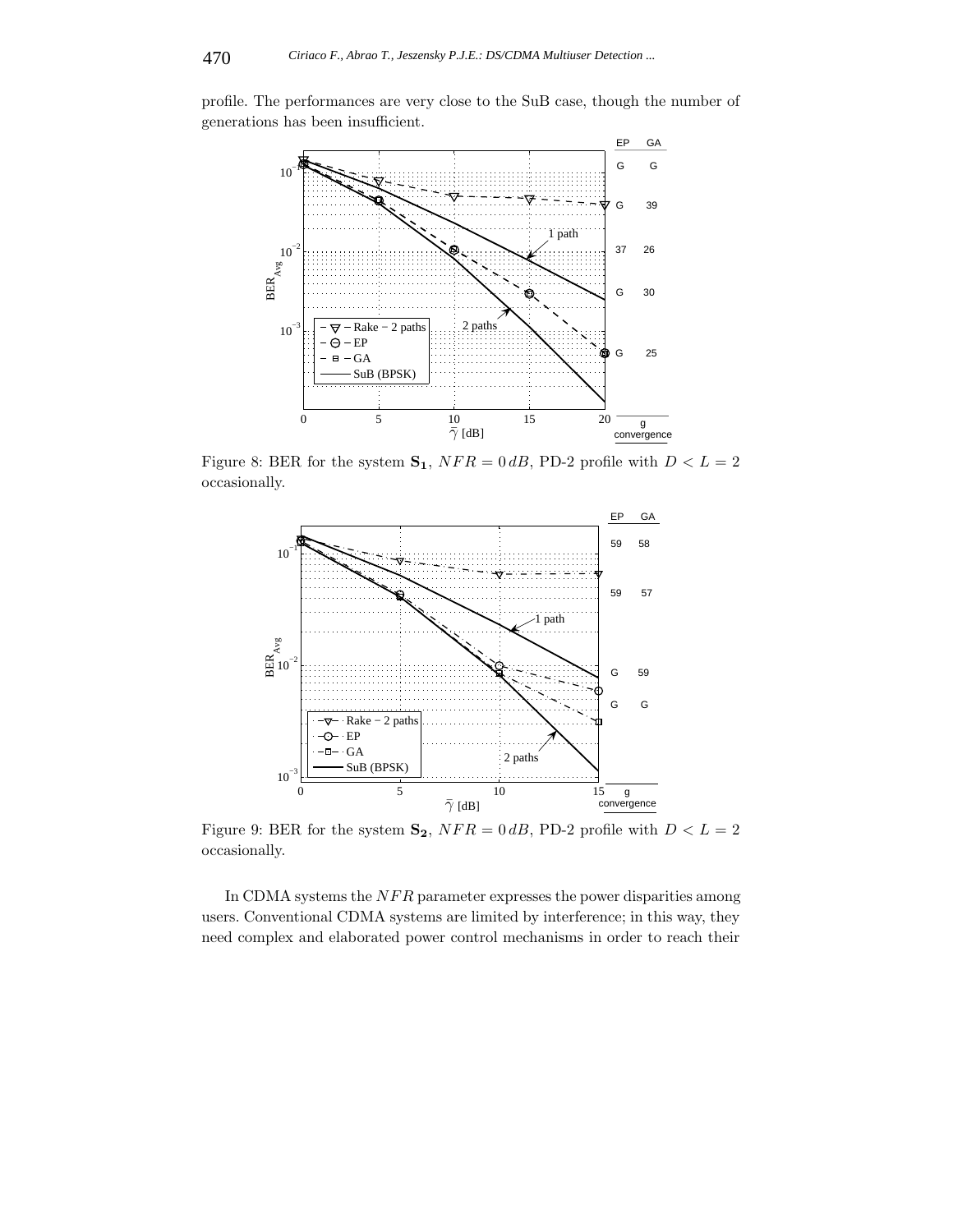theoretical capacity. Receivers that are able to recover the user information despite the adverse conditions imposed by power disparities can help for the systems implementation complexity reduction.



Figure 10: BER for the system  $S_2$ ,  $NFR = 0$  dB, PD-2 profile and  $D = L = 2$ .

In Figures 11.a and 11.b, the power ratio, on the NFR-axis, is the ratio of the received power of the interfering users  $(P_1^{'} = P_2^{'} = \ldots = P_K^{'} )$  to the power of desired users  $(P'_{\frac{K}{2}+1} = \ldots = P'_{K-1} = P'_{K})$ . These results show that the GA-MuD and EP-MuD algorithms have a high robustness to the near-far effect, in spite of the number of generations for the EP-MuD algorithm has been insufficient in order to reach the total convergence in the high load condition for the system **S2**. On the other hand the Rake receiver performance is drastically reduced with the power increase of interfering users, even with low loads for the system **S1**.

The performance degradation of the GA-MuD [Ciriaco and Jeszensky, 2005] and EP-MuD algorithms was also analyzed considering errors in the channel estimates (module and phase). The performance results (not shown here) indicated that even with great errors in the module and phase estimates, about up to 15%, the GA-MuD and EP-MuD algorithms reach better performances than those obtained with the Rake detector in the absence of errors, evidencing the enormous tolerance of these algorithms to errors in the channel estimates. The two algorithms are equally more sensitive to phase than module errors.

# **5 Computational Complexity**

A common form in order to compare algorithms complexity can be done through the  $\mathcal O$  notation, which means the order of magnitude of the algorithm complexity.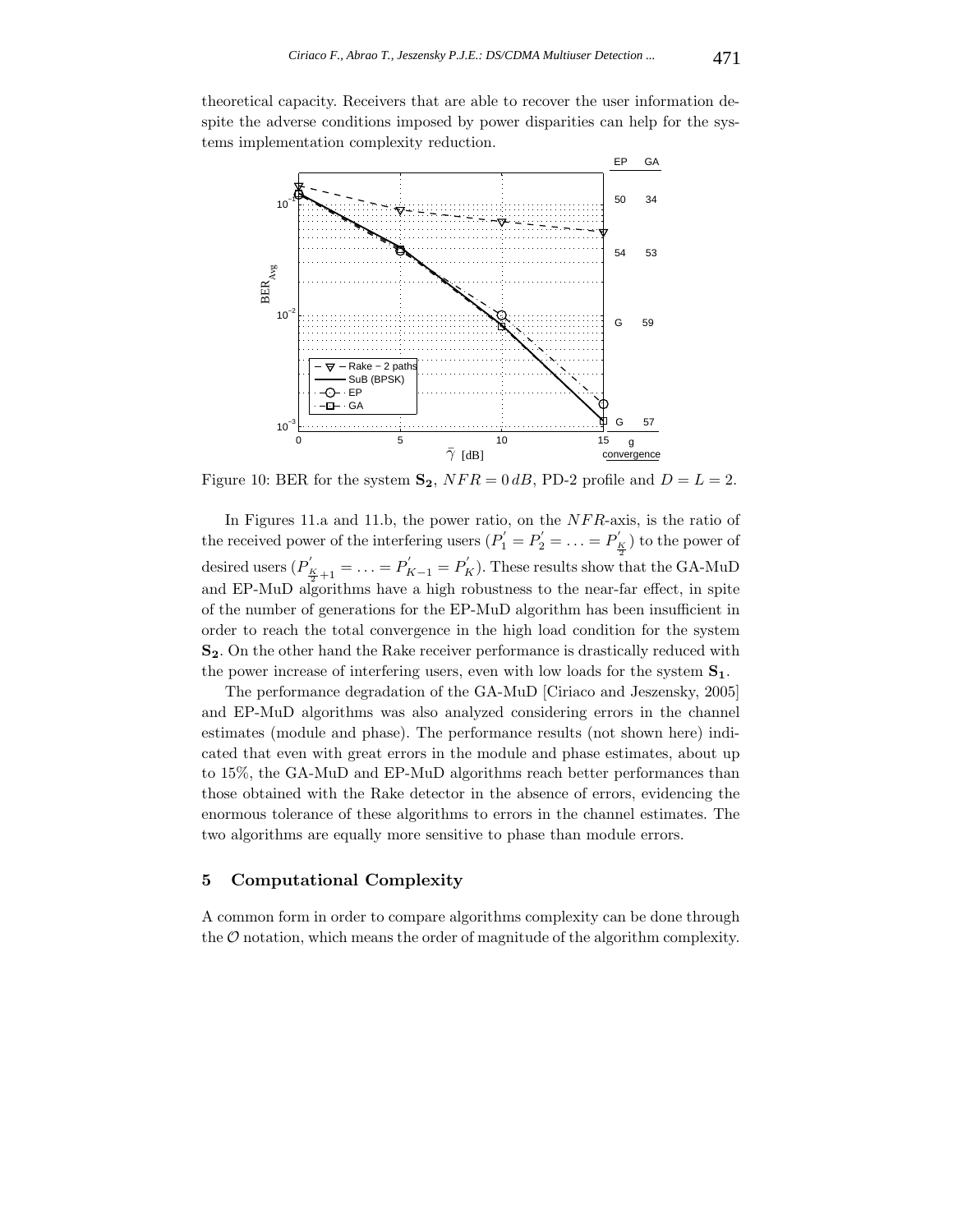But comparing algorithms only with  $\mathcal O$  can be insufficient, mainly when they are similar or have the same order of magnitude. This work presents the algorithms complexity using three figures of merit: the  $\mathcal O$  notation, the number of computed instructions and the comparison of the mean computational time required for a specific optimization.



Figure 11: BER for the system: a)  $S_1$  with half of users with  $\bar{\gamma} = 15$  dB and the remainder with  $NFR \in [-5, +15]$ ; b) **S<sub>2</sub>** with half of users with  $\bar{\gamma} = 10$  dB and the remainder with  $NFR \in [-5, +25]$ ; both systems with PD-2 profile and  $D = L = 2.$ 

In order to obtain the number of instructions computed by each algorithm, the float point operations measurement concept was used [Higham, 1996]. This measure considers as one instruction all those operations, done by a processor, which show a relevant computational time, named here as main operations. In this work the multiplication and division were considered as main operations and addition and subtraction were neglected because their computational times are irrelevant when compared with the formers.

In the MuD problem other main operations carried out by the algorithms are: ordination, transposition, comparison, change, generation and selection. These operations have a complexity proportional to operation order, vector's size or the number of elements in a matrix.

In order to express the complexity of the analyzed algorithms it is necessary to determine which instructions are carried out and how many times they are processed. For the fitness value calculation, equation (18), the set of operations  $\mathcal{F}_1 = \mathcal{C}^H \mathcal{A} \mathcal{Y}$  and  $\mathcal{F}_2 = \mathcal{C} \mathcal{A} \mathbf{R} \mathcal{A} \mathcal{C}^H$  can be obtained before the optimization loop of each algorithm. For each test of a candidate solution  $\mathcal{F}_1\mathcal{B}$  and  $\mathcal{B}^T\mathcal{F}_2\mathcal{B}$  are computed, which in terms of operations is equivalent to  $(K.I.D)^2 + 2K.I.D$  multiplications and one transposition of order K.I.D. For the OMuD the number of operations increases exponentially with the number of users, i.e.,  $\mathcal{O}\left(2^{K,I}(K,I,D)^2\right)$ .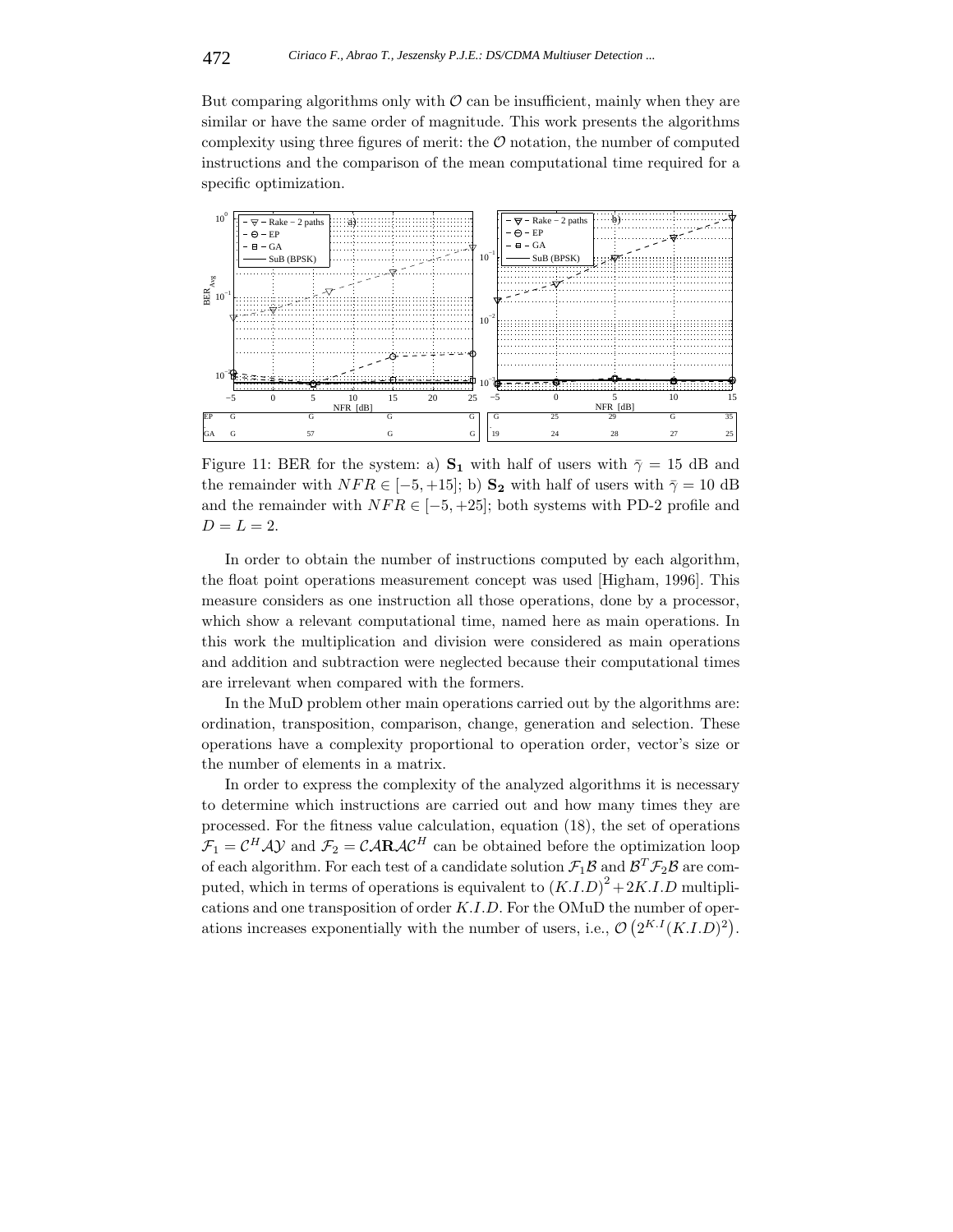For a system in a fading channel,  $2^{K,I}$  bit generations of order K.I.D and  $2^{K,I}$ calculations for the fitness value are necessary, for the simultaneous detection of one frame with  $I$  bits for each of the  $K$  users. For an AWGN channel the coefficients matrix is reduced to  $C = I$ ; for synchronous channel the correlation matrix dimension is reduced to  $K \times K$ .

For the EP-MuD algorithm the number of operations increases depending of the relation  $\mathcal{O}(p.g(K.I.D)^2)$ ,  $2p.g + p-1$  bit generations of order K.I.D, T.g selections of order K.I.D,  $p.g + p$  calculations of the fitness value and  $3p.g$ ordinations of order K.I.D are necessary. The GA-MuD algorithm computational complexity also increases depending of the relation  $\mathcal{O}(p.g(K.D)^2)$ , and can be obtained adding the crossover operator complexity to the EP-MuD algorithm complexity. This stage performs  $p,q$  generations of order  $K.I.D. p.q$ comparisons of order K.I.D and p.g changes of bits of order K.I.D.

Considering that each instruction x will own a proper associated time  $t(x)$ , a program Prog, with a constant input, will process  $r_1$  times instructions of type  $x_1$ ,  $r_2$  times instructions of type  $x_2$ , until  $r_m$  times instructions of type  $x_m$ . In this case the execution time for the program Prog will be given by:

$$
\text{Time (Prog)} = \sum_{j=1}^{m} \mathbf{r}_j \mathbf{t} \left( \mathbf{x}_j \right) \tag{30}
$$

In last analysis the study of the algorithm complexity could be solved through the evaluation of (30). In order to simplify the computational time evaluation for each instruction  $x_j$ ,  $j = 1, ..., m$ , consider  $t(x) = 1$  for any instruction x. This simplification is coherent with the use of  $O$  notation for computational analysis, once the instructions duration ratios are obviously constant, which would be irrelevant for the calculation of order of magnitude of complexity. Another advantage in to adopt  $t(x) = 1$  is that in this way the value of the execution time of a program is equaled with the total number of computed instructions, being respected the order of each instruction.

$$
Instructions (Prog) = \sum_{j=1}^{m} r_j
$$
\n(31)

Therefore the computational complexity of the EP-MuD, GA-MuD and Optmum MuD receivers can be expressed, in terms of executed instructions, adding the number of operations of each fitness value with all other operations multiplied by its orders, as indicated in Table 5.

Using numerical values from simulations for the variables  $g, K, I, D, T$  and  $p$  is possible to express the computational complexity of each algorithm in terms of the number of operations in order to reach the convergence. These numbers for various simulated conditions are synthesized in Figures 12 and 13. Given the excessive number of necessary operations for the OMuD the respective results are indicated in Table 6.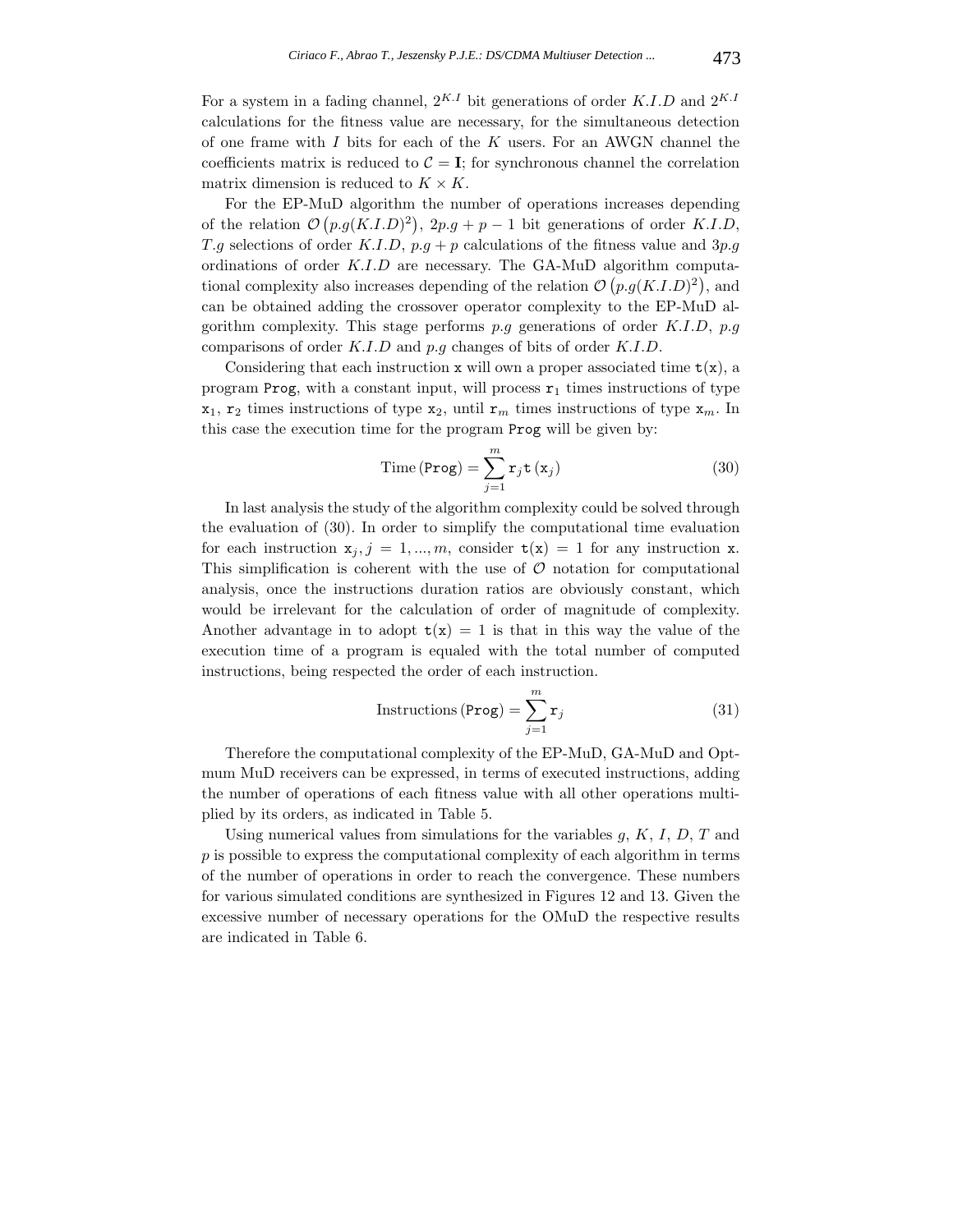| Detector | Number of Operations                                      |
|----------|-----------------------------------------------------------|
| OMuD     | $2^{KI} ((KID)^2 + 3KID)$                                 |
|          | GA-MuD $p(g + 1) (KID)^{2} + (g(11p + T) + 4p - 1) (KID)$ |
|          | EP-MuD $p(g+1) (KID)^{2} + (g (8p+T) + 4p-1) (KID)$       |

**Table 5:** MuD complexity in terms of operations

| Complexity $PD-3$ $PD-2$ $PD-1$ |                                                                                                                              |  | $PD-2$ |
|---------------------------------|------------------------------------------------------------------------------------------------------------------------------|--|--------|
|                                 | $\overline{\text{OMuD}} \approx 6 \times 10^{24} \approx 2 \times 10^{25} \approx 5 \times 10^{25} \approx 1 \times 10^{47}$ |  |        |
|                                 |                                                                                                                              |  |        |

| <b>Table 6:</b> Number of operations for the OMuD |  |  |  |  |  |
|---------------------------------------------------|--|--|--|--|--|
|---------------------------------------------------|--|--|--|--|--|



Figure 12: Number of executed operations for the system **S<sup>1</sup>** in channels: a) PD-3 profile (Flat); b) PD-2 profile (2 paths); c) PD-1 profile (3 paths) and d) PD-2 profile with  $D \leq L$ .

For the OMuD increasing the loading from the system **S<sup>1</sup>** to **S<sup>2</sup>** caused an increase in the number of operations of 22 times in terms of order of magnitude, making impracticable its implementation in a real scenario. Thus, in this case, simulation results could not be obtained. On the other hand, the complexity (in terms of number of operations) of the analyzed evolutionary receivers show orders of magnitude of  $10^8$  for the system  $S_1$  and  $10^9$  for  $S_2$  (no shown here), indicating a huge complexity reduction in comparison with the OMuD. Addi-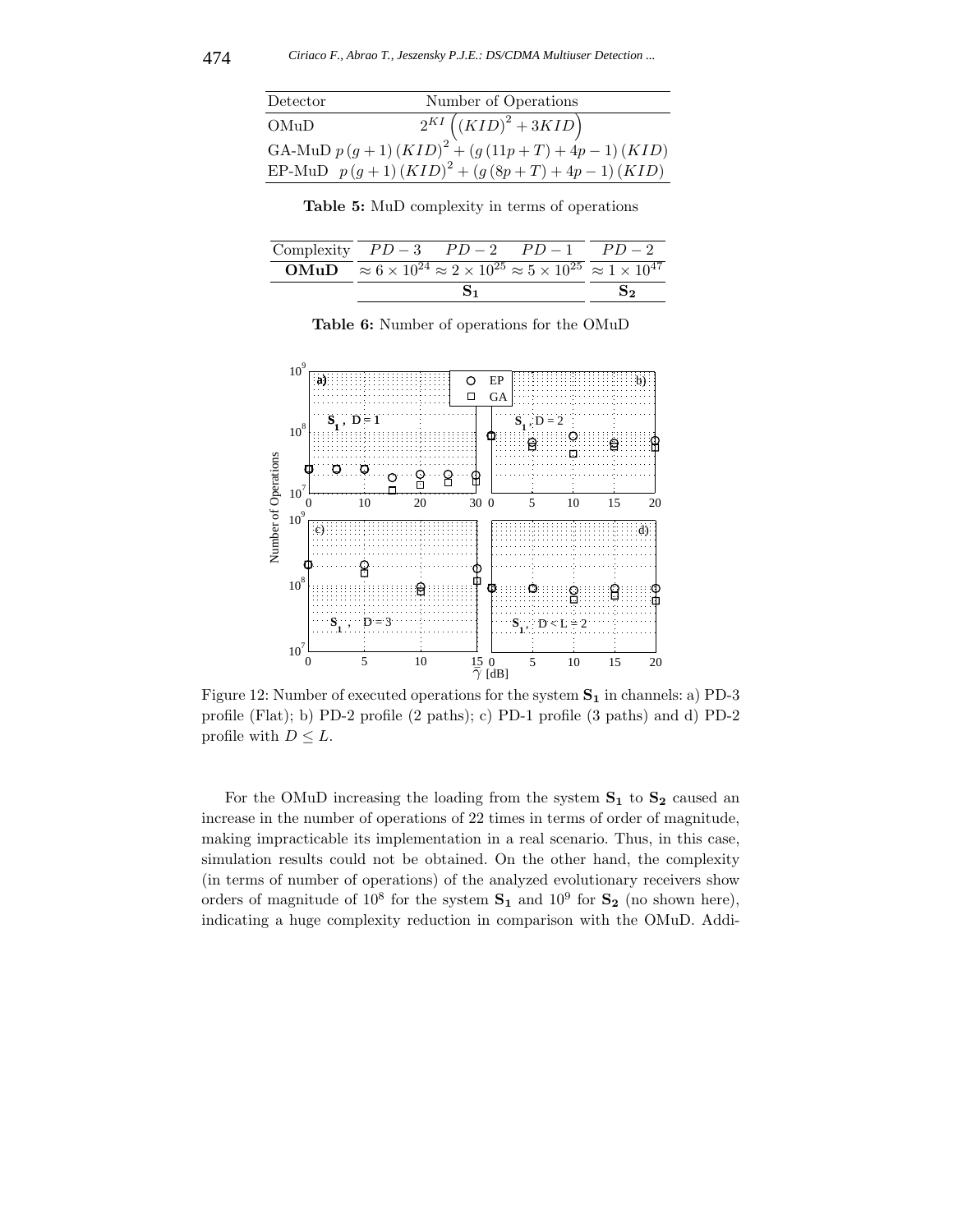tionally, increasing the load from  $U \approx 0.32$  to  $U \approx 0.64$  caused, approximately only one order of magnitude increase for the complexity of algorithms GA-MuD and EP-MuD.

For the same system conditions, comparing the executed number of operations by the two evolutionary receivers, the difference has an order of magnitude smaller than  $1/2$ , even when the system load and  $NFR$  conditions increases.

When the channel selectivity and the receivers bandwidth allow an increase in the number of processing paths for the EP-MuD and GA-MuD algorithms, for example from  $D = 1$  to 2 or 3, the systems will have a better performance without a significant increase in the complexity. Figure 5 shows that for  $D = 1$ and  $\bar{\gamma} = 15$  dB the performance is  $\approx 8 \times 10^{-3}$ , while from Figure 7, for  $D = 3$ , and the same value of  $\bar{\gamma}$  the performance is  $\approx 5.5 \times 10^{-4}$ . In order to reach this performance, the order of magnitude of complexity have increased by only one order, Figures 12.a and 12.c, justifying the exploration of larger diversities in evolutionary receivers.

Figure 13 shows that the computational cost for maintaining the near-far robustness is almost constant for the EP-MuD and GA-MuD algorithms, because the number of needed operations is of order  $10^8$  for the system  $S_1$  and  $10^9$  for the system **S2**, being practically constant in all range of simulated power disparities and also identical to the perfect power control scenario  $(NFR = 0)$ .



Figure 13: Number of executed operations *versus* NFR in PD-2 profile channels and system: a)  $\mathbf{S}_1$  with  $\bar{\gamma} = 15dB$ ; b)  $\mathbf{S}_2$  with  $\bar{\gamma} = 10dB$ .

Finally, the computational complexity of the algorithms can be also measured through the computational time spent by each algorithm in order to conclude one optimization. A model described in [Fitzpatrick and Grefenstette, 1988], establishes the computational time required by the evolutionary algorithms in order to conclude one optimization and indicates that the necessary time depends on the parameters  $q$  and  $p$  and the time constants involved in the processes described in section 3:

$$
Time(\text{Prog}) = \sum_{j=1}^{m} \mathbf{r}_j \mathbf{t} (\mathbf{x}_j) = (\mu \cdot p + \psi \cdot p) \cdot g \tag{32}
$$

where g is the number of generations for convergence and p is the population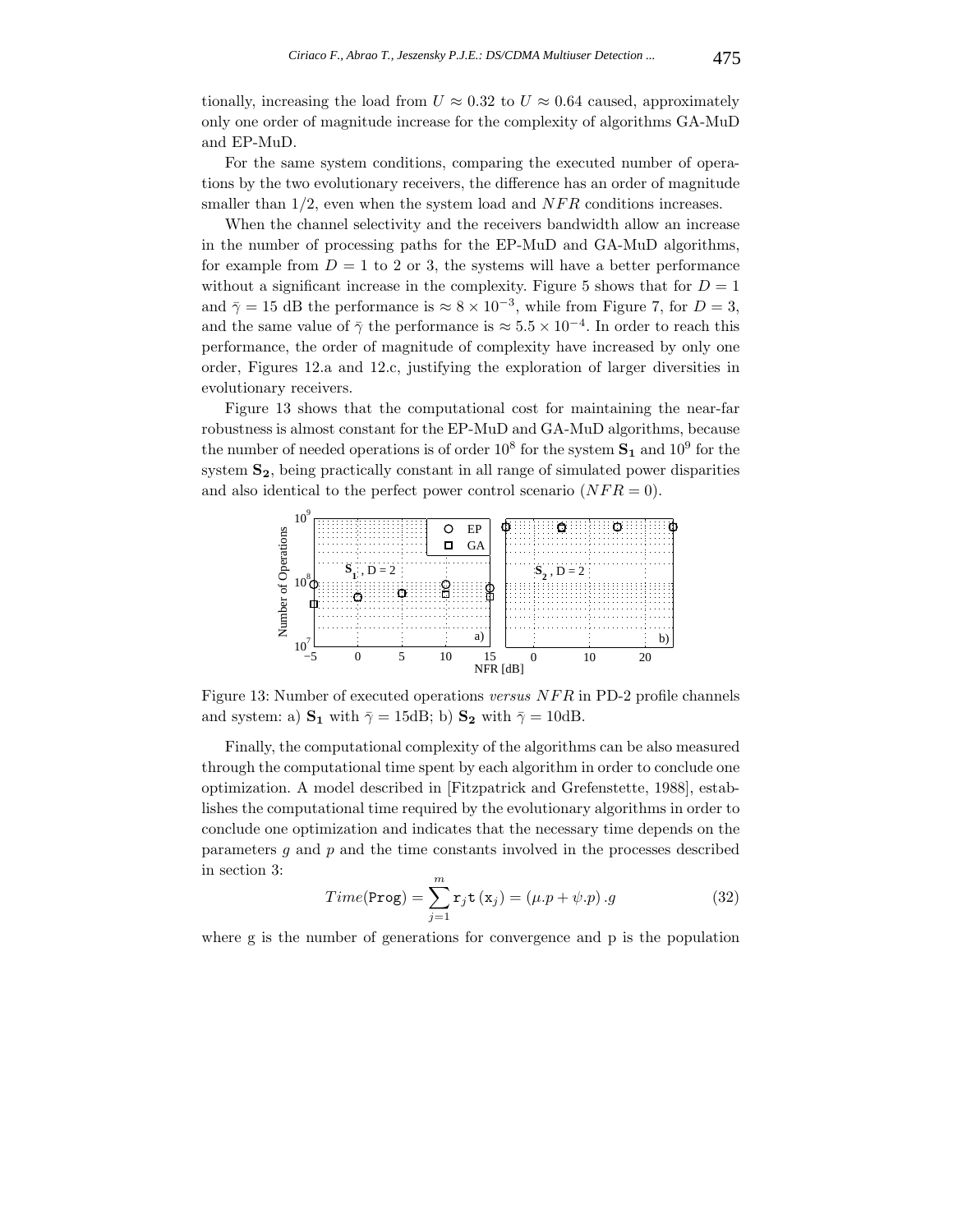size given by equation (25). The variable  $\mu$  represents the fixed amount of evolutionary algorithms overhead time per individual per generation, which includes the costs of all process described in section 3, but excludes the cost of fitness evaluations. The variable  $\psi$  represents the cost of a single fitness evaluation of one individual. This model does ignore the cost of population initialization, but this is reasonable as the runtime costs dominate.

In order to find the constants  $\mu$ .p and  $\psi$ .p, the average time required by each fitness value evaluation and the average execution time of other processes of algorithms were measured, for some values of  $K.I.D.$  These time averages<sup>2</sup> are presented in Figure 14.

Note that the values of the constants  $\mu$  and  $\psi$  depend on the size of individual, in this application, K.I.D. Already the population size is proportional only to the factor K.I. Through these data the average execution time for each optimization can be expressed. The same conclusions obtained with the complexity analysis in terms of number of operations are now applicable to the analysis of the computational time of Figures 15 to 16. Again, given the excessive number of operations for the OMuD the respective results are indicated in Table 7.



Figure 14: Average computational time (over 1000 trials) for the fitness value and the processes of evolutionary algorithms, in milliseconds.

The GA-MuD algorithm needs a lightly smaller computational time than the EP-MuD in the same simulated conditions and with total convergence for both. This can be verified, for example, through Figure 15.b combined with the convergence information of Figure 6, among others.

<sup>2</sup> Results obtained with MatLab 7.0 platform for Windows XP in a Athlon 1.6GHz processor with 512Mb RAM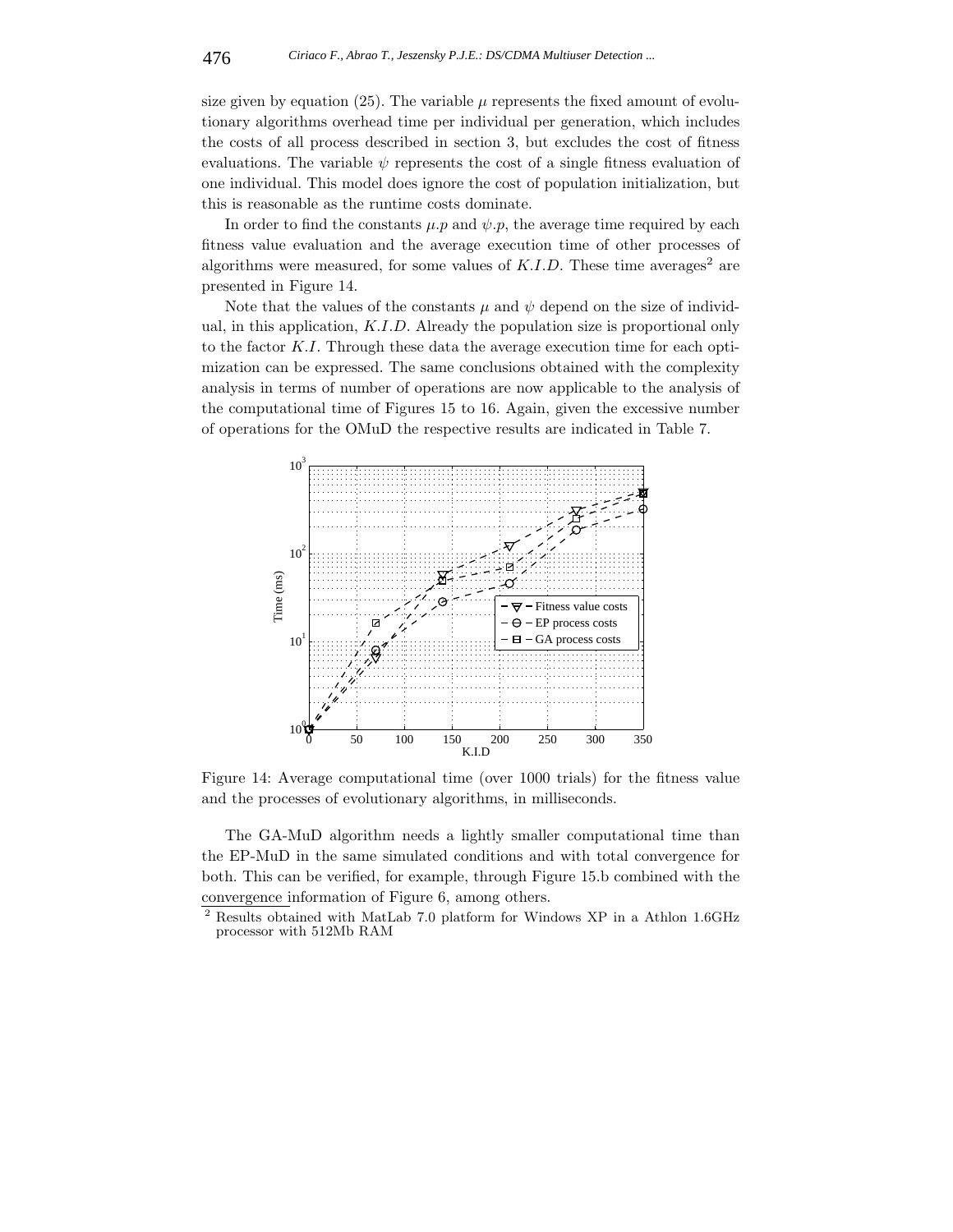| Complexity $PD-3$ $PD-2$ | $PD-1$                                                                                                                    | $PD-2$ |
|--------------------------|---------------------------------------------------------------------------------------------------------------------------|--------|
|                          | <b>OMuD</b> $\approx 7.8 \times 10^{21} \approx 6.9 \times 10^{22} \approx 1.5 \times 10^{23} \approx 4.4 \times 10^{44}$ |        |
|                          |                                                                                                                           |        |

**Table 7:** Average Computational Time for OMuD detector in [ms]

Again, when total convergence do not occur in G generations for both algorithms, the EP-MuD intrinsically will have a smaller complexity considering the computational time and a smaller number of operations than the GA-MuD algorithm because the EP-MuD algorithm has a more simple search strategy. If the number of generations are increased, assuring total convergence for both algorithms in terms of equation (28) the EP-MuD algorithm complexity will be greater than the GA-MuD in terms of the number of operations and also computational time.



Figure 15: Computational time for the system **S<sup>1</sup>** in channels: a) PD-3 profile (Flat); b) PD-2 profile (2 paths); c) PD-1 profile (3 paths); and d) PD-2 profile with  $D \leq L$ .

Since the optimum values for the parameters  $p_m$  and T depend on the DS/CDMA system characteristics, i.e., diversity, loading, signal to noise ratio and NFR effects, it must be expected a reduction in the convergence generation for both algorithms when these optimized parameters will be used. It should be noted that the values of these parameters are fixed and only altered as a function of loading, for the results of this section. Observe that for  $D = 1, \bar{\gamma} \leq 10$  dB and low loading, Figure 15.a, the GA-MuD algorithm parameters are not optimized, implying in a greater computational time than the EP-MuD algorithm in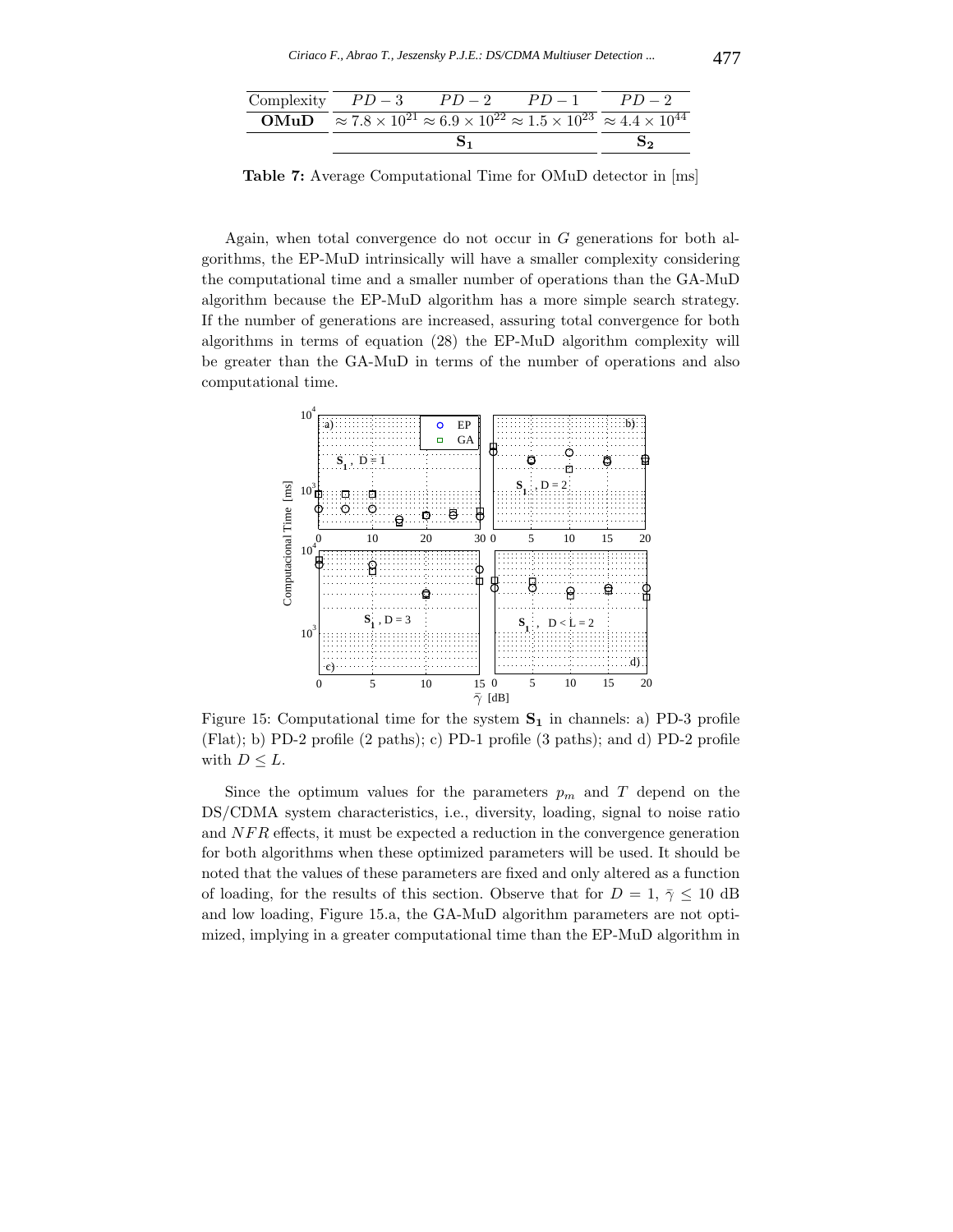the same conditions. Therefore, an additional parameters optimization analysis should be carried out.



Figure 16: Computational time  $\times NFR$  in channels PD-2 profile and systems: a) **S<sub>1</sub>** with  $\bar{\gamma} = 15$  dB; b) **S**<sub>2</sub> with  $\bar{\gamma} = 10$ dB.

# **6 Summary**

In this work two optimization techniques were analyzed: the GA-MuD and EP-MuD evolutionary algorithms. These techniques were directly applied to the optimum detection problem in DS/CDMA communications trying to increase the system's capacity. It should be highlighted that very few works deal with the evolutionary algorithms for MuD in multipath Rayleigh channels. This work established an efficient comparison, in terms of complexity *versus* performance, among multiuser detectors based on the EP-MuD and GA-MuD algorithms in realistic channels; the performance reduction due to diversity reduction was also evaluated.

The algorithms comparison through the computational time and the number of executed instructions has showed to be more adequate than the comparison using the  $\mathcal O$  notation, because the two analyzed algorithms have similar order of magnitude of complexity. Therefore, using these two figures of merit it is possible to compare more precisely the efficiency of the EP-MuD and GA-MuD algorithms when applied to the MuD problem. The result of the convergence analysis using these two figures of merit for the complexity shows a small superiority for the GA-MuD algorithm in confront with the EP-MuD algorithm for the analyzed conditions of loading, NFR and when there are losses in the utilization of multipath diversity.

The EP-MuD and GA-MuD multiuser detectors in Rayleigh fading channels, flat and multipath, approaches the SuB limit in all analyzed conditions with the advantage of a huge complexity reduction in comparison with the OMuD, making feasible its implementation in base stations of cellular systems.

Both algorithms have a relative immunity against channel coefficient errors and great robustness against NFR effects in low and high load conditions, despite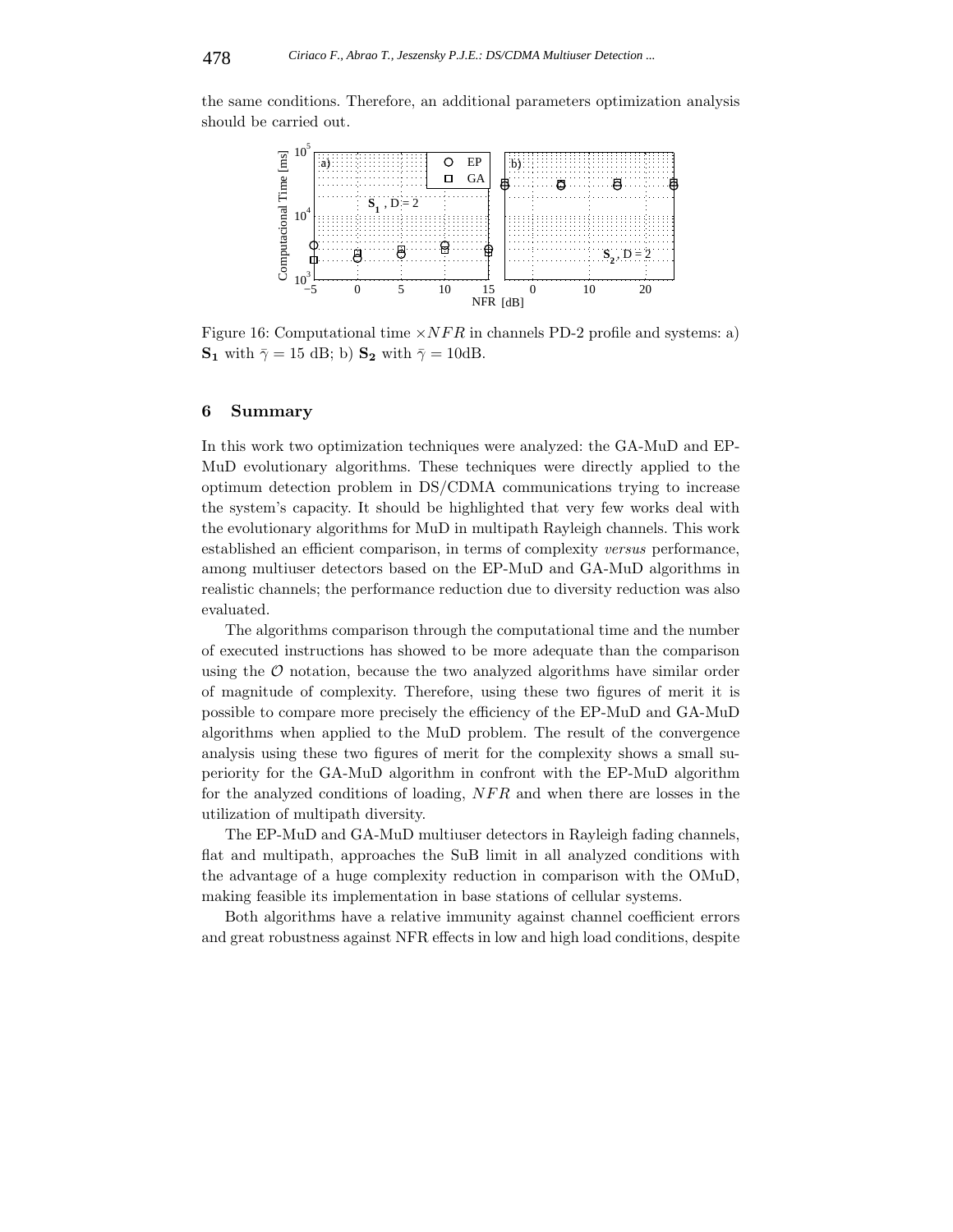that the EP-MuD algorithm not to have converged with  $G = 60$  interactions in the high load condition.

Future works include the performance analysis in a scenario with estimation errors for the main DS/CDMA parameters, such as delays, powers and so on. Finally, as noted before, the set of the EP-MuD and GA-MuD parameters employed in this work is by no means optimum and further research will concentrate on how to find other algorithms capable of adjusting these parameters.

## **References**

- [Abedi and Tafazolli, 2001] Abedi, S. and Tafazolli, R. (2001). Genetically modified multiuser detection for code division multiple access systems. *IEEE Journal on Selected Areas in Communications*, 20(2):463–473.
- [Abrão et al., 2004] Abrão, T., Ciriaco, F., and Jeszensky, P. J. E. (2004). Evolutionary programming with cloning and adaptive cost function applied to multi-user ds-cdma systems. In *IEEE International Symposium on Spread Spectrum Techniques and Applications (ISSSTA 04)*, pages 160–164, Sydney, Australia.
- [Ahn and Ramakrishna, 2002] Ahn, C. W. and Ramakrishna, R. S. (2002). A genetic algorithm for shortest path routing problem and the sizing of populations. *IEEE Transactions on Evolutionary Computation*, 6(6):566–578.
- [Ciriaco and Jeszensky, 2005] Ciriaco, F., A. T. and Jeszensky, P. J. E. (2005). Genetic algorithm multiuser detection in fading channel with parameters errors estimates. In *International Microwave* & *Optoeletronics Conference, IMOC'05*, Brasília, Brazil.
- [Duel-Hallen, 1995] Duel-Hallen, A. (1995). A family of multiuser decision-feedback detectors for asynchronous cdma channels. *IEEE Transactions on Communications*, 43(2/3/4):421–434.
- [Fitzpatrick and Grefenstette, 1988] Fitzpatrick, J. M. and Grefenstette, J. J. (1988). Genetic algorithms in noisy environments. *Machine Learning*, (3):101–120.
- [Fogel, 1994] Fogel, D. B. (1994). An introduction to simulated evolutionary optimization. *IEEE Transactions on Neural Networks*, 5:3–13.
- [Harik et al., 1999] Harik, G., Cantú-Paz, E., Goldberg, D. E., and Miller, B. L. (1999). The gambler's ruin problem, genetic algorithms, and the sizing of populations. *Evolutionary Computations*, 7(3):231–253.
- [Higham, 1996] Higham, N. J. (1996). *Accuracy and Stability of Numerical Algorithms*. SIAM Publisher, Philadelphia, PA.
- [Holland, 1975] Holland, J. H. (1975). *Adaptation in Natural and Artificial Systems*. University of Michigan Press, Ann Arbor.
- [Jeszensky and Stolfi, 1998] Jeszensky, P. J. E. and Stolfi, G. (1998). Cdma systems sequences optimization by simulated annealing. In *Proceedings of IEEE* 5*th International Symposium on Spread Spectrum Techniques and Applications*, volume 3, pages 706–708.
- [Juntti et al., 1997] Juntti, M. J., Schlosser, T., and Lilleberg, J. O. (1997). Genetic algorithms for multiuser detection in synchronous cdma. In *Proceedings of the IEEE International Symposium on Information Theory*, page 492.
- [Kuramoto et al., 2004] Kuramoto, A. S. R., Jeszensky, P. J. E., and Abrão, T. (2004). Projeto de sequências para sistemas qs-cdma multitaxa mpg. In *XXI Simpósio Brasileiro de Telecomunica¸c˜oes*, Bel´em, PA, Brazil. SBT.
- [Lim et al., 2003] Lim, H. S., Rao, M. V. C., Tan, A. W. C., and Chuah, H. T. (2003). Multiuser detection for ds-cdma systems using evolutionary programming. *IEEE Communications Letters*, 7(3):101–103.